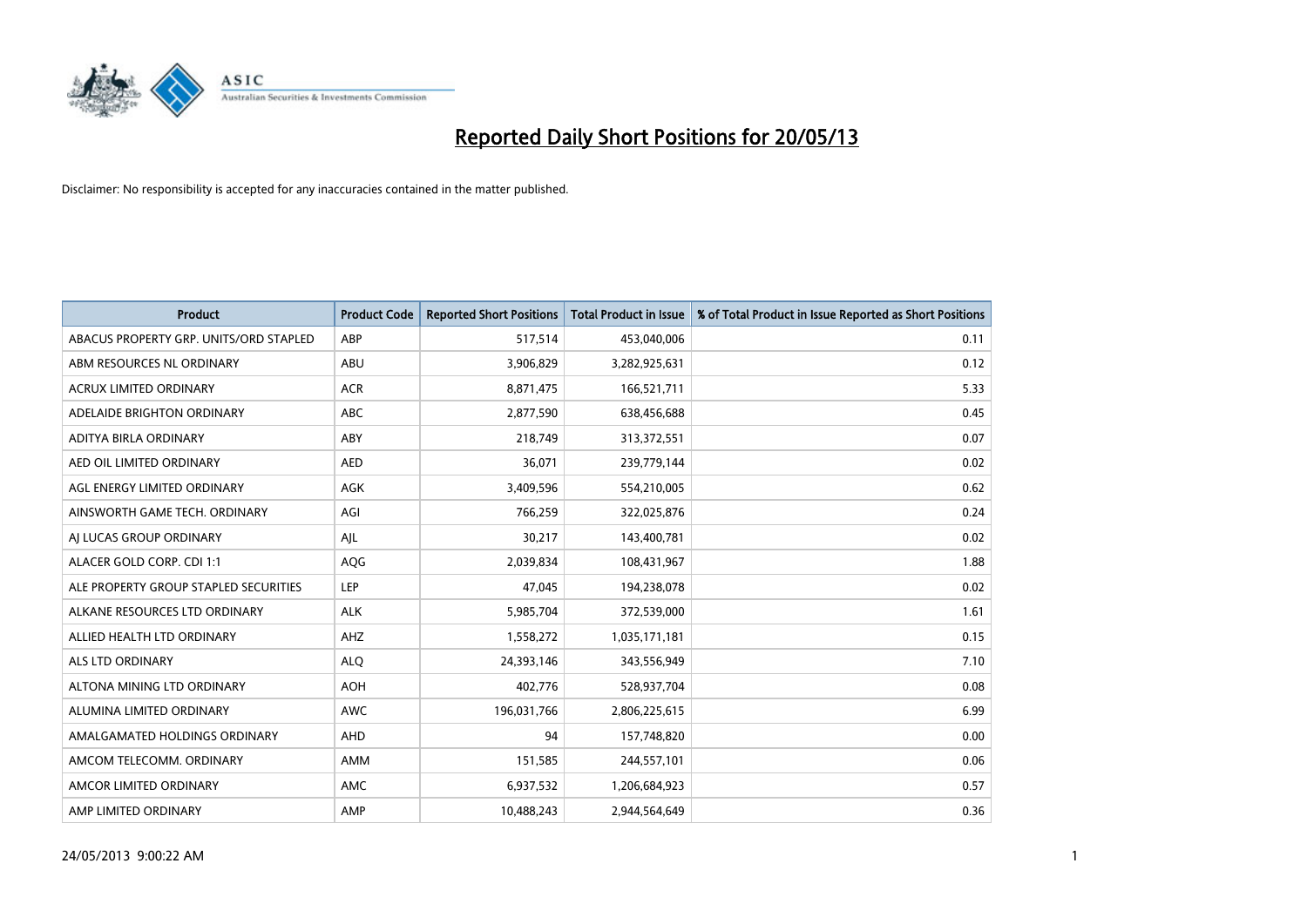

| <b>Product</b>                            | <b>Product Code</b> | <b>Reported Short Positions</b> | <b>Total Product in Issue</b> | % of Total Product in Issue Reported as Short Positions |
|-------------------------------------------|---------------------|---------------------------------|-------------------------------|---------------------------------------------------------|
| AMPELLA MINING ORDINARY                   | <b>AMX</b>          | 1,956,912                       | 248,000,493                   | 0.79                                                    |
| ANGLOGOLD ASHANTI CDI 5:1                 | AGG                 |                                 | 89,207,765                    | 0.00                                                    |
| ANSELL LIMITED ORDINARY                   | <b>ANN</b>          | 10,577,794                      | 130,631,752                   | 8.10                                                    |
| ANTARES ENERGY LTD ORDINARY               | <b>AZZ</b>          | 329,484                         | 257,000,000                   | 0.13                                                    |
| ANZ BANKING GRP LTD ORDINARY              | ANZ                 | 5,491,286                       | 2,743,939,704                 | 0.20                                                    |
| APA GROUP STAPLED SECURITIES              | <b>APA</b>          | 13,320,034                      | 835,750,807                   | 1.59                                                    |
| APN NEWS & MEDIA ORDINARY                 | <b>APN</b>          | 20,943,300                      | 661,526,586                   | 3.17                                                    |
| AQUARIUS PLATINUM. ORDINARY               | <b>AOP</b>          | 9,249,450                       | 486,851,336                   | 1.90                                                    |
| AQUILA RESOURCES ORDINARY                 | <b>AQA</b>          | 12,408,417                      | 411,804,442                   | 3.01                                                    |
| ARAFURA RESOURCE LTD ORDINARY             | <b>ARU</b>          | 278,821                         | 441,270,644                   | 0.06                                                    |
| ARB CORPORATION ORDINARY                  | <b>ARP</b>          | 241,481                         | 72,481,302                    | 0.33                                                    |
| ARDENT LEISURE GROUP STAPLED SECURITIES   | AAD                 | 1,856,922                       | 397,803,987                   | 0.47                                                    |
| ARISTOCRAT LEISURE ORDINARY               | <b>ALL</b>          | 4,190,645                       | 551,418,047                   | 0.76                                                    |
| <b>ARRIUM LTD ORDINARY</b>                | ARI                 | 9,942,470                       | 1,355,433,903                 | 0.73                                                    |
| ASCIANO LIMITED ORDINARY                  | <b>AIO</b>          | 14,782,276                      | 975,385,664                   | 1.52                                                    |
| ASG GROUP LIMITED ORDINARY                | <b>ASZ</b>          | 1,331,220                       | 206,720,839                   | 0.64                                                    |
| ASPEN GROUP ORD/UNITS STAPLED             | <b>APZ</b>          | 225,089                         | 1,192,665,422                 | 0.02                                                    |
| ASTRO JAP PROP GROUP STAPLED US PROHIBIT. | AJA                 | 87,628                          | 67,211,752                    | 0.13                                                    |
| ASX LIMITED ORDINARY                      | ASX                 | 2,394,163                       | 175,136,729                   | 1.37                                                    |
| ATLAS IRON LIMITED ORDINARY               | <b>AGO</b>          | 42,069,389                      | 909,718,409                   | 4.62                                                    |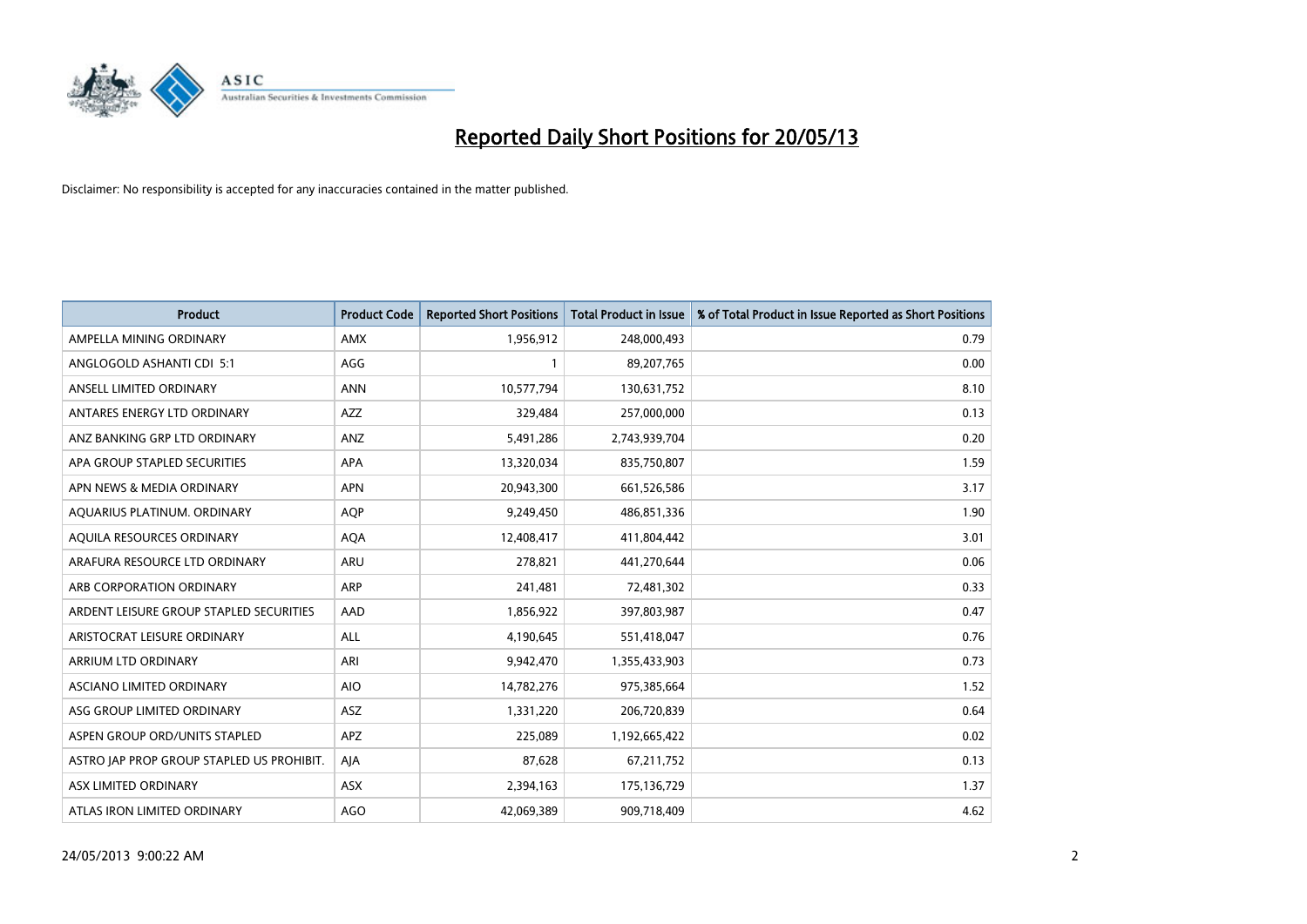

| <b>Product</b>                       | <b>Product Code</b> | <b>Reported Short Positions</b> | <b>Total Product in Issue</b> | % of Total Product in Issue Reported as Short Positions |
|--------------------------------------|---------------------|---------------------------------|-------------------------------|---------------------------------------------------------|
| AURIZON HOLDINGS LTD ORDINARY        | AZJ                 | 8,922,519                       | 2,137,284,503                 | 0.42                                                    |
| AURORA OIL & GAS ORDINARY            | <b>AUT</b>          | 3,213,851                       | 447,885,778                   | 0.72                                                    |
| <b>AUSDRILL LIMITED ORDINARY</b>     | <b>ASL</b>          | 5,438,764                       | 312,277,224                   | 1.74                                                    |
| AUSENCO LIMITED ORDINARY             | AAX                 | 993,532                         | 123,527,574                   | 0.80                                                    |
| <b>AUSTAL LIMITED ORDINARY</b>       | ASB                 | 963,664                         | 346,007,639                   | 0.28                                                    |
| AUSTBROKERS HOLDINGS ORDINARY        | <b>AUB</b>          | 5,430                           | 57,955,632                    | 0.01                                                    |
| AUSTIN ENGINEERING ORDINARY          | <b>ANG</b>          | 622,988                         | 73,164,403                    | 0.85                                                    |
| AUSTRALAND PROPERTY STAPLED SECURITY | <b>ALZ</b>          | 734,796                         | 578,324,670                   | 0.13                                                    |
| AUSTRALIAN AGRICULT, ORDINARY        | AAC                 | 2,243,108                       | 313,081,005                   | 0.72                                                    |
| AUSTRALIAN INFR LTD ORDINARY         | <b>AIX</b>          | 748,589                         | 620,733,944                   | 0.12                                                    |
| AUSTRALIAN PHARM. ORDINARY           | API                 | 225,466                         | 488,115,883                   | 0.05                                                    |
| <b>AUTOMOTIVE HOLDINGS ORDINARY</b>  | <b>AHE</b>          | 36,203                          | 260,579,682                   | 0.01                                                    |
| AVIENNINGS LIMITED ORDINARY          | AVI                 | 121,391                         | 274,588,694                   | 0.04                                                    |
| AWE LIMITED ORDINARY                 | <b>AWE</b>          | 6,611,036                       | 522,116,985                   | 1.27                                                    |
| AZIMUTH RES LTD ORDINARY             | <b>AZH</b>          | 1,409,998                       | 430,626,680                   | 0.33                                                    |
| BANDANNA ENERGY ORDINARY             | <b>BND</b>          | 26,814,203                      | 528,481,199                   | 5.07                                                    |
| BANK OF QUEENSLAND. ORDINARY         | <b>BOQ</b>          | 2,532,685                       | 314,464,272                   | 0.81                                                    |
| <b>BANNERMAN RESOURCES ORDINARY</b>  | <b>BMN</b>          | 96,865                          | 309,077,460                   | 0.03                                                    |
| <b>BASE RES LIMITED ORDINARY</b>     | <b>BSE</b>          | 3,823,066                       | 561,840,029                   | 0.68                                                    |
| <b>BATHURST RESOURCES ORDINARY</b>   | <b>BTU</b>          | 35,245,062                      | 697,247,997                   | 5.05                                                    |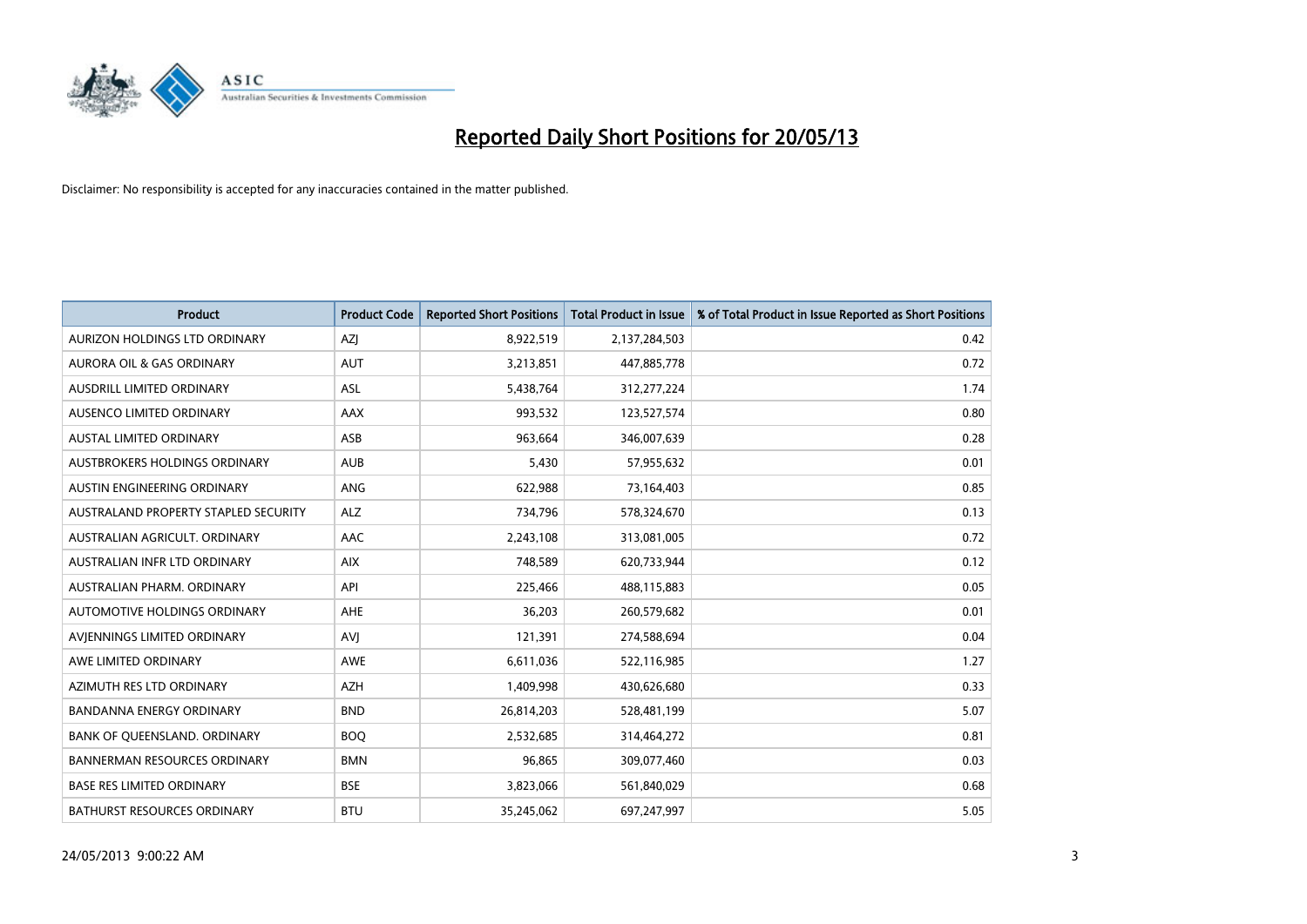

| <b>Product</b>                                | <b>Product Code</b> | <b>Reported Short Positions</b> | <b>Total Product in Issue</b> | % of Total Product in Issue Reported as Short Positions |
|-----------------------------------------------|---------------------|---------------------------------|-------------------------------|---------------------------------------------------------|
| <b>BC IRON LIMITED ORDINARY</b>               | <b>BCI</b>          | 497,152                         | 123,104,384                   | 0.40                                                    |
| BEACH ENERGY LIMITED ORDINARY                 | <b>BPT</b>          | 15,643,989                      | 1,267,805,688                 | 1.23                                                    |
| BEADELL RESOURCE LTD ORDINARY                 | <b>BDR</b>          | 42,504,848                      | 786,477,280                   | 5.40                                                    |
| BEGA CHEESE LTD ORDINARY                      | <b>BGA</b>          | 53                              | 151,866,050                   | 0.00                                                    |
| BENDIGO AND ADELAIDE ORDINARY                 | <b>BEN</b>          | 13,126,446                      | 407,166,826                   | 3.22                                                    |
| BERKELEY RESOURCES ORDINARY                   | <b>BKY</b>          | 180,348                         | 179,393,273                   | 0.10                                                    |
| <b>BHP BILLITON LIMITED ORDINARY</b>          | <b>BHP</b>          | 11,789,289                      | 3,211,691,105                 | 0.37                                                    |
| <b>BILLABONG ORDINARY</b>                     | <b>BBG</b>          | 11,610,833                      | 478,944,292                   | 2.42                                                    |
| BLACKMORES LIMITED ORDINARY                   | <b>BKL</b>          | 4,828                           | 16,972,069                    | 0.03                                                    |
| <b>BLACKTHORN RESOURCES ORD US PROHIBITED</b> | <b>BTR</b>          | 446,867                         | 164,285,950                   | 0.27                                                    |
| <b>BLUESCOPE STEEL LTD ORDINARY</b>           | <b>BSL</b>          | 5,246,667                       | 558,243,305                   | 0.94                                                    |
| <b>BOART LONGYEAR ORDINARY</b>                | <b>BLY</b>          | 34,038,508                      | 461,163,412                   | 7.38                                                    |
| <b>BORAL LIMITED, ORDINARY</b>                | <b>BLD</b>          | 43,788,143                      | 774,000,641                   | 5.66                                                    |
| <b>BRADKEN LIMITED ORDINARY</b>               | <b>BKN</b>          | 9,879,552                       | 169,240,662                   | 5.84                                                    |
| <b>BRAMBLES LIMITED ORDINARY</b>              | <b>BXB</b>          | 6,512,205                       | 1,557,289,344                 | 0.42                                                    |
| BREVILLE GROUP LTD ORDINARY                   | <b>BRG</b>          | 3,049,679                       | 130,095,322                   | 2.34                                                    |
| <b>BRICKWORKS LIMITED ORDINARY</b>            | <b>BKW</b>          | 12,294                          | 147,818,132                   | 0.01                                                    |
| BROCKMAN MINING LTD ORDINARY                  | <b>BCK</b>          | 90,995                          | 7,894,482,131                 | 0.00                                                    |
| <b>BURU ENERGY ORDINARY</b>                   | <b>BRU</b>          | 17,220,198                      | 274,036,429                   | 6.28                                                    |
| <b>BWP TRUST ORDINARY UNITS</b>               | <b>BWP</b>          | 5,071,387                       | 537,753,954                   | 0.94                                                    |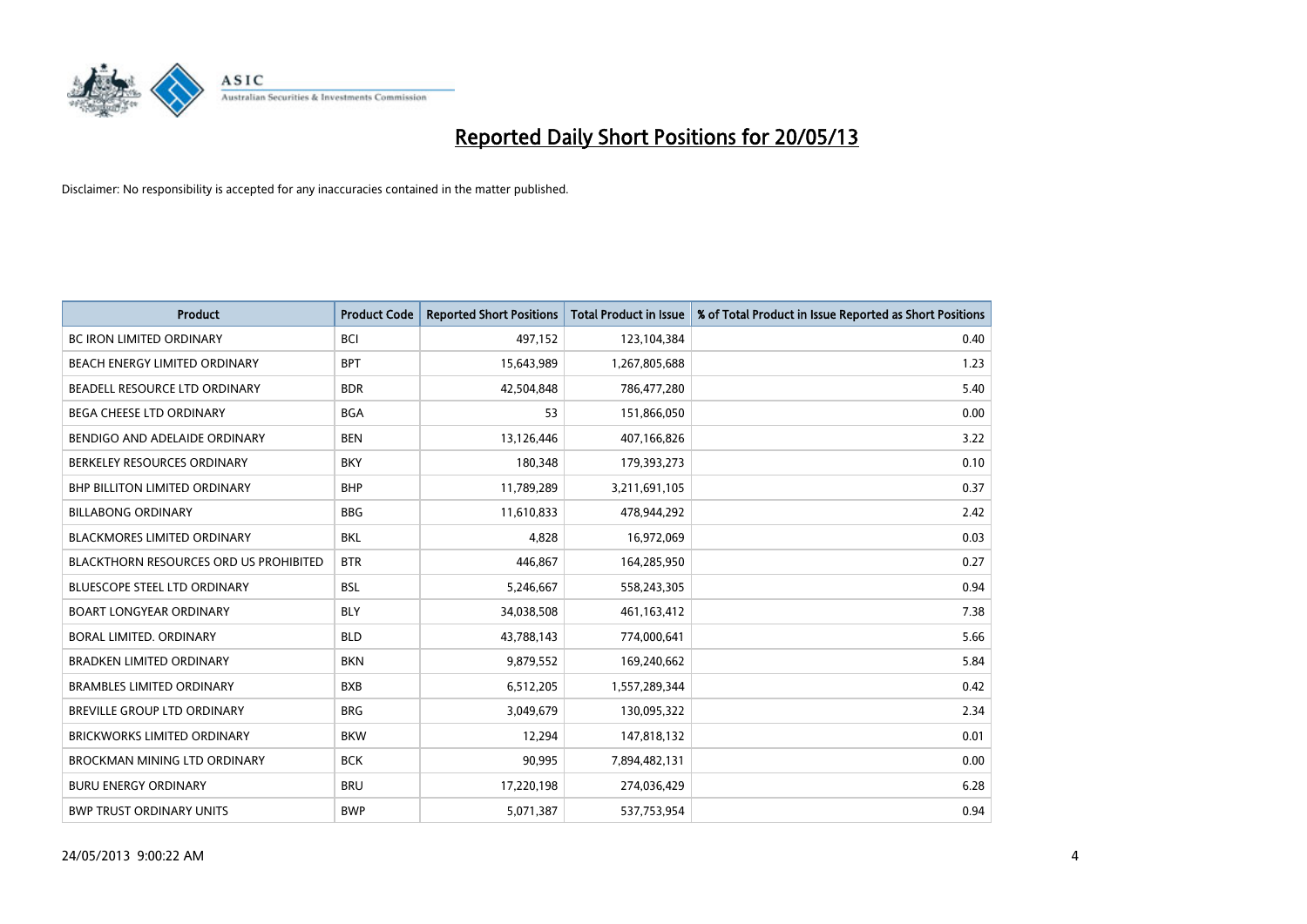

| <b>Product</b>                          | <b>Product Code</b> | <b>Reported Short Positions</b> | <b>Total Product in Issue</b> | % of Total Product in Issue Reported as Short Positions |
|-----------------------------------------|---------------------|---------------------------------|-------------------------------|---------------------------------------------------------|
| <b>CABCHARGE AUSTRALIA ORDINARY</b>     | CAB                 | 9,608,285                       | 120,430,683                   | 7.98                                                    |
| CALTEX AUSTRALIA ORDINARY               | <b>CTX</b>          | 3,471,457                       | 270,000,000                   | 1.29                                                    |
| CAPE LAMBERT RES LTD ORDINARY           | <b>CFE</b>          | 2,072,726                       | 687,283,792                   | 0.30                                                    |
| CARABELLA RES LTD ORDINARY              | <b>CLR</b>          | 100,000                         | 152,361,547                   | 0.07                                                    |
| <b>CARBON ENERGY ORDINARY</b>           | <b>CNX</b>          | 4,533                           | 782,684,355                   | 0.00                                                    |
| <b>CARDNO LIMITED ORDINARY</b>          | CDD                 | 8,195,665                       | 143,726,327                   | 5.70                                                    |
| CARNARVON PETROLEUM ORDINARY            | <b>CVN</b>          | 39,246                          | 934,109,501                   | 0.00                                                    |
| CARSALES.COM LTD ORDINARY               | <b>CRZ</b>          | 2,658,410                       | 236,134,464                   | 1.13                                                    |
| <b>CASH CONVERTERS ORDINARY</b>         | CCV                 | 1,442,644                       | 423,861,025                   | 0.34                                                    |
| CENTRAL PETROLEUM ORDINARY              | <b>CTP</b>          | 783,411                         | 1,440,078,845                 | 0.05                                                    |
| CERAMIC FUEL CELLS ORDINARY             | <b>CFU</b>          | 712,336                         | 1,591,941,620                 | 0.04                                                    |
| CFS RETAIL TRUST GRP STAPLED SECURITIES | <b>CFX</b>          | 58,721,807                      | 2,828,495,659                 | 2.08                                                    |
| CHALLENGER DIV.PRO. STAPLED UNITS       | <b>CDI</b>          | 46,155                          | 214,101,013                   | 0.02                                                    |
| <b>CHALLENGER LIMITED ORDINARY</b>      | <b>CGF</b>          | 2,495,030                       | 532,319,752                   | 0.47                                                    |
| CHANDLER MACLEOD LTD ORDINARY           | <b>CMG</b>          | 174,911                         | 469,679,390                   | 0.04                                                    |
| CHARTER HALL GROUP STAPLED US PROHIBIT. | <b>CHC</b>          | 763,430                         | 302,262,312                   | 0.25                                                    |
| <b>CHARTER HALL RETAIL UNITS</b>        | <b>COR</b>          | 3,968,763                       | 337,582,974                   | 1.18                                                    |
| <b>CHORUS LIMITED ORDINARY</b>          | <b>CNU</b>          | 172,978                         | 389,299,049                   | 0.04                                                    |
| CITIGOLD CORP LTD ORDINARY              | <b>CTO</b>          | 153,427                         | 1,352,907,765                 | 0.01                                                    |
| <b>CLOUGH LIMITED ORDINARY</b>          | <b>CLO</b>          | 2,957,668                       | 777,781,882                   | 0.38                                                    |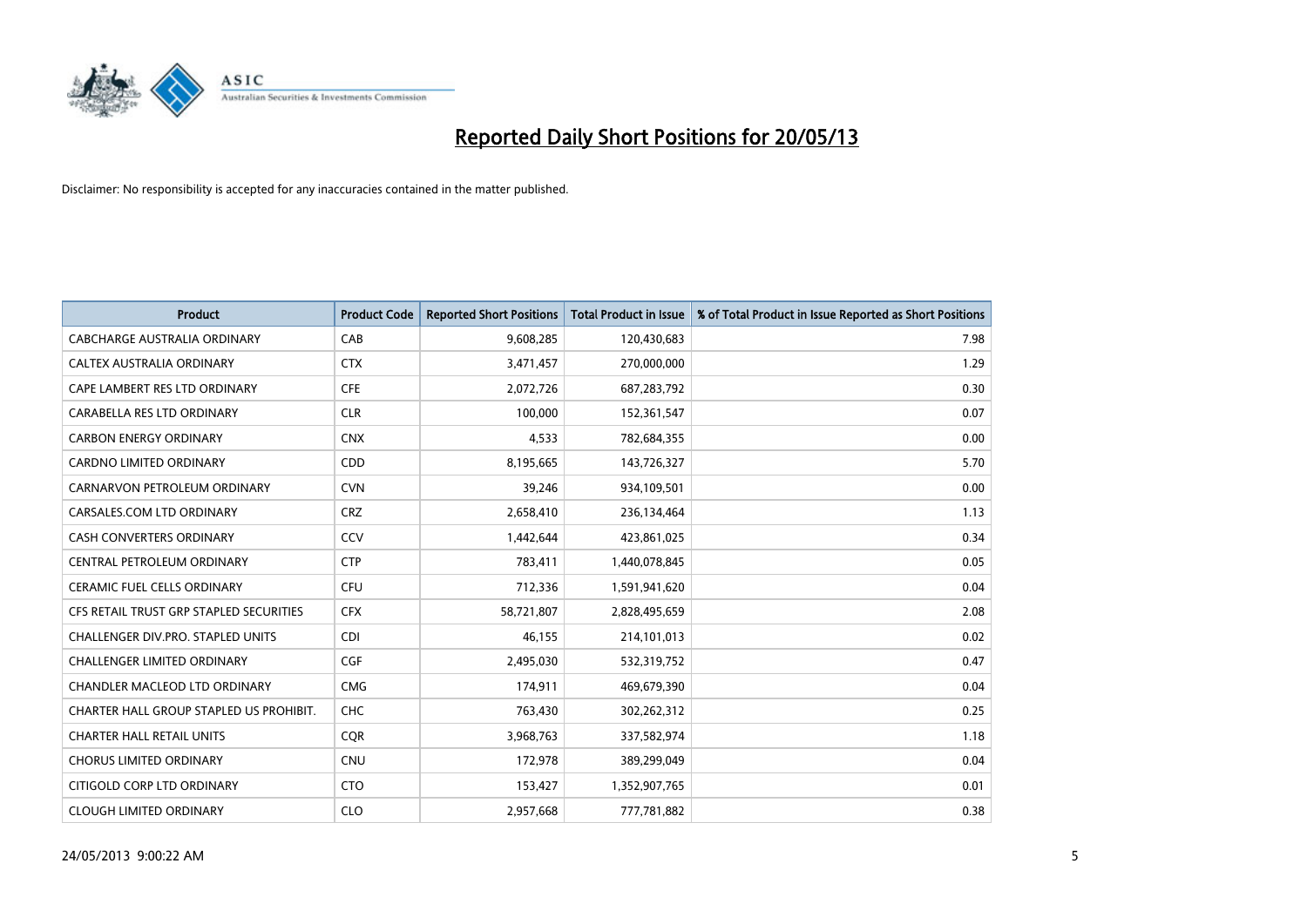

| <b>Product</b>                          | <b>Product Code</b> | <b>Reported Short Positions</b> | <b>Total Product in Issue</b> | % of Total Product in Issue Reported as Short Positions |
|-----------------------------------------|---------------------|---------------------------------|-------------------------------|---------------------------------------------------------|
| COAL OF AFRICA LTD ORDINARY             | <b>CZA</b>          | 326                             | 1,048,368,613                 | 0.00                                                    |
| COALSPUR MINES LTD ORDINARY             | <b>CPL</b>          | 16,363,175                      | 639,748,901                   | 2.56                                                    |
| COCA-COLA AMATIL ORDINARY               | <b>CCL</b>          | 3,834,600                       | 763,590,249                   | 0.50                                                    |
| COCHLEAR LIMITED ORDINARY               | <b>COH</b>          | 4,240,332                       | 57,040,932                    | 7.43                                                    |
| <b>COCKATOO COAL ORDINARY</b>           | <b>COK</b>          | 14,045,127                      | 1,016,746,908                 | 1.38                                                    |
| <b>CODAN LIMITED ORDINARY</b>           | <b>CDA</b>          | 272,166                         | 176,926,104                   | 0.15                                                    |
| <b>COFFEY INTERNATIONAL ORDINARY</b>    | <b>COF</b>          | 5.239                           | 255,833,165                   | 0.00                                                    |
| <b>COLLINS FOODS LTD ORDINARY</b>       | <b>CKF</b>          | 496,709                         | 93,000,003                    | 0.53                                                    |
| COMMONWEALTH BANK, ORDINARY             | <b>CBA</b>          | 8,192,667                       | 1,609,180,841                 | 0.51                                                    |
| COMMONWEALTH PROP ORDINARY UNITS        | <b>CPA</b>          | 17,645,595                      | 2,347,003,413                 | 0.75                                                    |
| <b>COMPASS RESOURCES ORDINARY</b>       | <b>CMR</b>          | 7,472                           | 1,403,744,100                 | 0.00                                                    |
| <b>COMPUTERSHARE LTD ORDINARY</b>       | CPU                 | 12,505,281                      | 556,203,079                   | 2.25                                                    |
| COOPER ENERGY LTD ORDINARY              | <b>COE</b>          | 39,615                          | 329,099,922                   | 0.01                                                    |
| <b>CORP TRAVEL LIMITED ORDINARY</b>     | <b>CTD</b>          | 147,691                         | 78,081,184                    | 0.19                                                    |
| <b>CREDIT CORP GROUP ORDINARY</b>       | <b>CCP</b>          | 5,784                           | 45,932,899                    | 0.01                                                    |
| <b>CROMWELL PROP STAPLED SECURITIES</b> | <b>CMW</b>          | 1,325,024                       | 1,460,982,142                 | 0.09                                                    |
| <b>CROWN LIMITED ORDINARY</b>           | <b>CWN</b>          | 2,914,298                       | 728,394,185                   | 0.40                                                    |
| <b>CSG LIMITED ORDINARY</b>             | CSV                 | 102,746                         | 278,155,477                   | 0.04                                                    |
| <b>CSL LIMITED ORDINARY</b>             | <b>CSL</b>          | 1,062,150                       | 493,718,865                   | 0.22                                                    |
| <b>CSR LIMITED ORDINARY</b>             | <b>CSR</b>          | 53,092,387                      | 506,000,315                   | 10.49                                                   |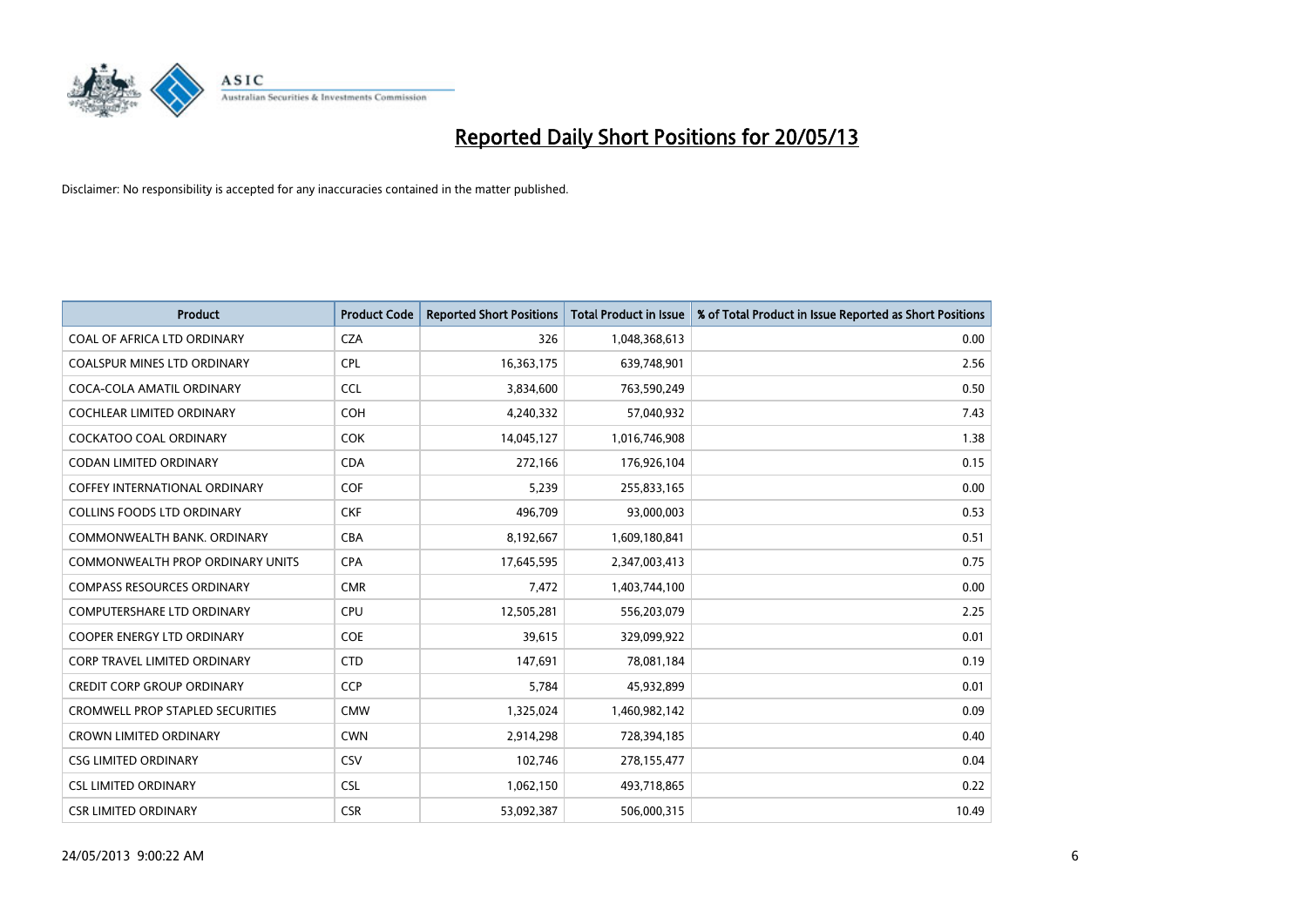

| <b>Product</b>                     | <b>Product Code</b> | <b>Reported Short Positions</b> | <b>Total Product in Issue</b> | % of Total Product in Issue Reported as Short Positions |
|------------------------------------|---------------------|---------------------------------|-------------------------------|---------------------------------------------------------|
| <b>CUDECO LIMITED ORDINARY</b>     | CDU                 | 4,095,135                       | 199,877,294                   | 2.05                                                    |
| DART ENERGY LTD ORDINARY           | <b>DTE</b>          | 13,576,804                      | 878,988,226                   | 1.54                                                    |
| DATA#3 LIMITED ORDINARY            | <b>DTL</b>          | 110,805                         | 153,974,950                   | 0.07                                                    |
| DAVID JONES LIMITED ORDINARY       | <b>DJS</b>          | 60,196,172                      | 535,002,401                   | 11.25                                                   |
| DECMIL GROUP LIMITED ORDINARY      | <b>DCG</b>          | 3,261,987                       | 168,203,219                   | 1.94                                                    |
| DEXUS PROPERTY GROUP STAPLED UNITS | <b>DXS</b>          | 22,754,198                      | 4,839,024,176                 | 0.47                                                    |
| DISCOVERY METALS LTD ORDINARY      | <b>DML</b>          | 8,238,191                       | 486,986,451                   | 1.69                                                    |
| DOMINO PIZZA ENTERPR ORDINARY      | <b>DMP</b>          | 276,376                         | 70,192,674                    | 0.39                                                    |
| DORAY MINERALS LTD ORDINARY        | <b>DRM</b>          | 57,921                          | 141,866,768                   | 0.04                                                    |
| DOWNER EDI LIMITED ORDINARY        | <b>DOW</b>          | 5,522,958                       | 433,409,429                   | 1.27                                                    |
| DRILLSEARCH ENERGY ORDINARY        | <b>DLS</b>          | 18,152,882                      | 427,353,371                   | 4.25                                                    |
| DUET GROUP STAPLED US PROHIBIT.    | <b>DUE</b>          | 32,552,626                      | 1,169,314,842                 | 2.78                                                    |
| DULUXGROUP LIMITED ORDINARY        | <b>DLX</b>          | 9,711,348                       | 374,507,181                   | 2.59                                                    |
| DWS LTD ORDINARY                   | <b>DWS</b>          | 414,350                         | 132,362,763                   | 0.31                                                    |
| ECHO ENTERTAINMENT ORDINARY        | EGP                 | 5,154,471                       | 825,672,730                   | 0.62                                                    |
| ELDERS LIMITED ORDINARY            | <b>ELD</b>          | 16,470,225                      | 448,598,480                   | 3.67                                                    |
| ELEMENTAL MINERALS ORDINARY        | <b>ELM</b>          | 33,456                          | 288,587,228                   | 0.01                                                    |
| ELEMENTOS LIMITED ORDINARY         | <b>ELT</b>          | 16                              | 154,349,209                   | 0.00                                                    |
| <b>EMECO HOLDINGS ORDINARY</b>     | <b>EHL</b>          | 21,751,404                      | 599,675,707                   | 3.63                                                    |
| ENCOUNTER RESOURCES ORDINARY       | <b>ENR</b>          | 26,720                          | 125,817,243                   | 0.02                                                    |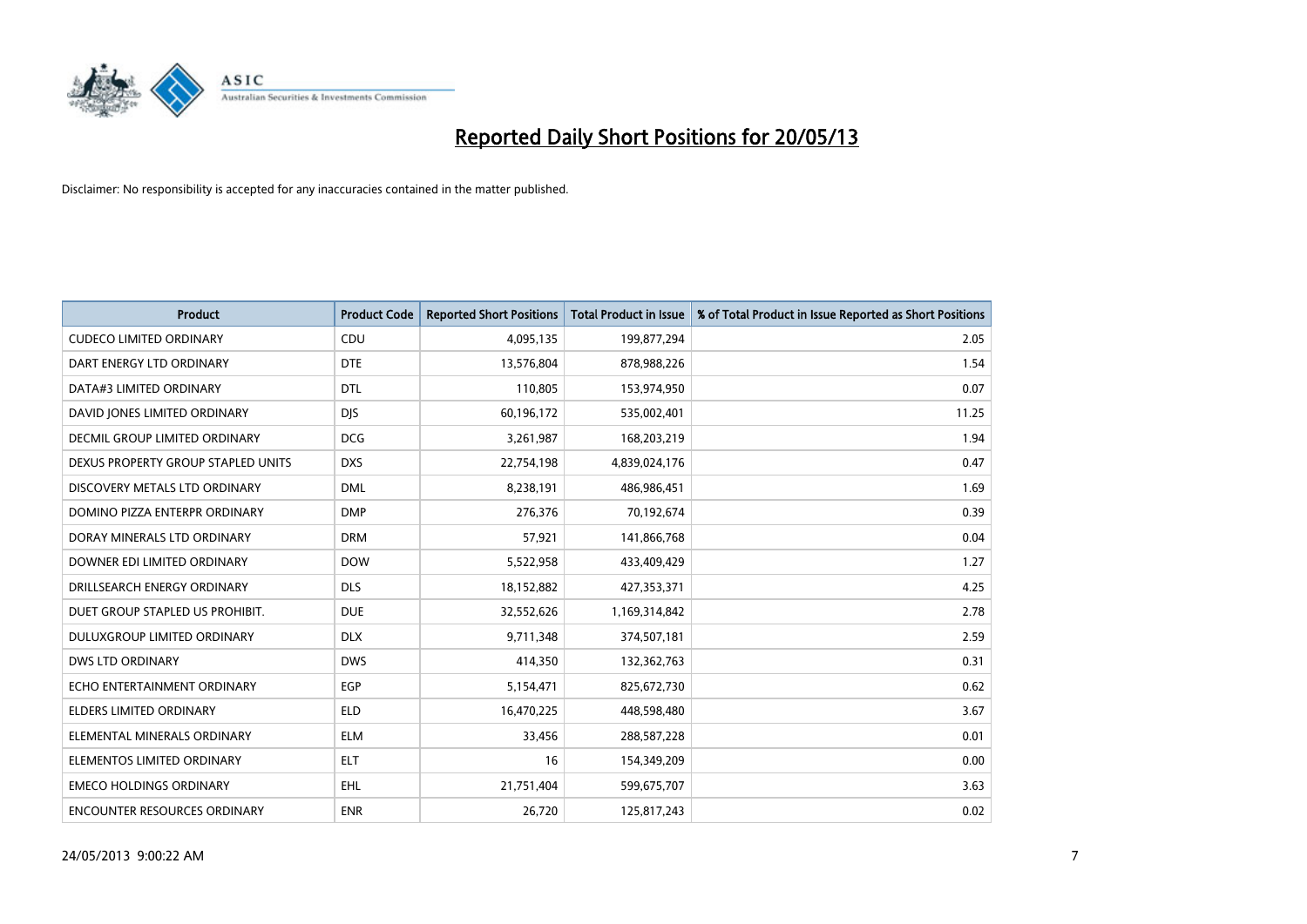

| <b>Product</b>                         | <b>Product Code</b> | <b>Reported Short Positions</b> | <b>Total Product in Issue</b> | % of Total Product in Issue Reported as Short Positions |
|----------------------------------------|---------------------|---------------------------------|-------------------------------|---------------------------------------------------------|
| <b>ENDEAVOUR MIN CORP CDI 1:1</b>      | <b>EVR</b>          | 306,921                         | 125,053,398                   | 0.25                                                    |
| ENERGY RESOURCES ORDINARY 'A'          | <b>ERA</b>          | 10,435,604                      | 517,725,062                   | 2.02                                                    |
| ENERGY WORLD CORPOR, ORDINARY          | <b>EWC</b>          | 20,237,705                      | 1,734,166,672                 | 1.17                                                    |
| ENVESTRA LIMITED ORDINARY              | <b>ENV</b>          | 4,183,444                       | 1,764,283,571                 | 0.24                                                    |
| EOUATORIAL RES LTD ORDINARY            | EQX                 | 13,447                          | 119,835,353                   | 0.01                                                    |
| ERM POWER LIMITED ORDINARY             | EPW                 | 940                             | 176,703,891                   | 0.00                                                    |
| EVOLUTION MINING LTD ORDINARY          | <b>EVN</b>          | 22,696,048                      | 708,092,989                   | 3.21                                                    |
| FAIRFAX MEDIA LTD ORDINARY             | <b>FXI</b>          | 402,668,150                     | 2,351,955,725                 | 17.12                                                   |
| FANTASTIC HOLDINGS ORDINARY            | <b>FAN</b>          | 27,502                          | 102,739,538                   | 0.03                                                    |
| <b>FAR LTD ORDINARY</b>                | FAR                 | 22,121,932                      | 2,499,846,742                 | 0.88                                                    |
| FEDERATION CNTRES ORD/UNIT STAPLED SEC | <b>FDC</b>          | 4,900,037                       | 1,427,641,565                 | 0.34                                                    |
| FKP PROPERTY GROUP STAPLED SECURITIES  | <b>FKP</b>          | 9,628,833                       | 321,578,705                   | 2.99                                                    |
| FLEETWOOD CORP ORDINARY                | <b>FWD</b>          | 3,587,686                       | 60,518,944                    | 5.93                                                    |
| FLETCHER BUILDING ORDINARY             | <b>FBU</b>          | 3,752,749                       | 686,096,427                   | 0.55                                                    |
| <b>FLEXIGROUP LIMITED ORDINARY</b>     | <b>FXL</b>          | 280,587                         | 299,147,864                   | 0.09                                                    |
| FLIGHT CENTRE ORDINARY                 | <b>FLT</b>          | 11,043,723                      | 100,418,807                   | 11.00                                                   |
| FLINDERS MINES LTD ORDINARY            | <b>FMS</b>          | 2,813,927                       | 1,821,300,404                 | 0.15                                                    |
| FOCUS MINERALS LTD ORDINARY            | <b>FML</b>          | 34,930,236                      | 9,137,375,877                 | 0.38                                                    |
| <b>FORGE GROUP LIMITED ORDINARY</b>    | FGE                 | 1,113,412                       | 86,169,014                    | 1.29                                                    |
| FORTESCUE METALS GRP ORDINARY          | <b>FMG</b>          | 161,644,454                     | 3,113,798,659                 | 5.19                                                    |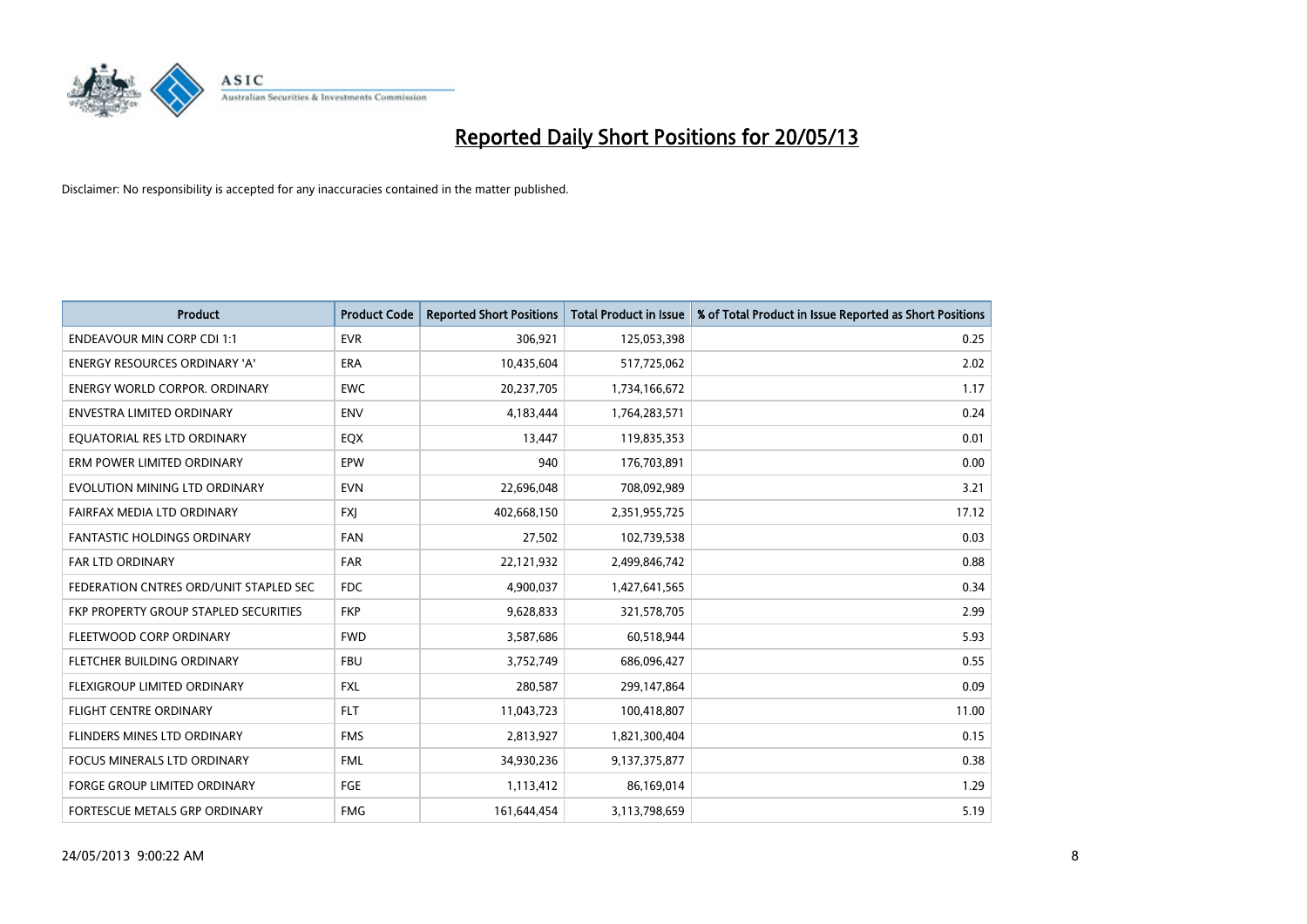

| <b>Product</b>                            | <b>Product Code</b> | <b>Reported Short Positions</b> | <b>Total Product in Issue</b> | % of Total Product in Issue Reported as Short Positions |
|-------------------------------------------|---------------------|---------------------------------|-------------------------------|---------------------------------------------------------|
| <b>G.U.D. HOLDINGS ORDINARY</b>           | GUD                 | 5,543,608                       | 71,341,319                    | 7.77                                                    |
| <b>G8 EDUCATION LIMITED ORDINARY</b>      | <b>GEM</b>          | 800.392                         | 272,151,612                   | 0.29                                                    |
| <b>GALAXY RESOURCES ORDINARY</b>          | <b>GXY</b>          | 3,851,130                       | 584,355,501                   | 0.66                                                    |
| <b>GEODYNAMICS LIMITED ORDINARY</b>       | GDY                 | 850                             | 406,452,608                   | 0.00                                                    |
| <b>GINDALBIE METALS LTD ORDINARY</b>      | <b>GBG</b>          | 40,394,673                      | 1,492,154,301                 | 2.71                                                    |
| <b>GOODMAN FIELDER, ORDINARY</b>          | <b>GFF</b>          | 36,717,927                      | 1,955,559,207                 | 1.88                                                    |
| <b>GOODMAN GROUP STAPLED</b>              | <b>GMG</b>          | 5,967,021                       | 1,713,233,947                 | 0.35                                                    |
| <b>GPT GROUP STAPLED SEC.</b>             | <b>GPT</b>          | 6,339,259                       | 1,768,731,729                 | 0.36                                                    |
| <b>GRAINCORP LIMITED A CLASS ORDINARY</b> | <b>GNC</b>          | 1,922,242                       | 228,855,628                   | 0.84                                                    |
| <b>GRANGE RESOURCES, ORDINARY</b>         | <b>GRR</b>          | 5,329,985                       | 1,156,492,195                 | 0.46                                                    |
| <b>GREENLAND MIN EN LTD ORDINARY</b>      | GGG                 | 5,747,138                       | 571,975,263                   | 1.00                                                    |
| <b>GRYPHON MINERALS LTD ORDINARY</b>      | GRY                 | 15,650,415                      | 400,464,983                   | 3.91                                                    |
| <b>GUILDFORD COAL LTD ORDINARY</b>        | <b>GUF</b>          | 1,678,833                       | 635,046,899                   | 0.26                                                    |
| <b>GUNNS LIMITED ORDINARY</b>             | <b>GNS</b>          | 51,772,667                      | 848,401,559                   | 6.10                                                    |
| <b>GWA GROUP LTD ORDINARY</b>             | <b>GWA</b>          | 10,687,860                      | 306,533,770                   | 3.49                                                    |
| <b>HARVEY NORMAN ORDINARY</b>             | <b>HVN</b>          | 84,208,789                      | 1,062,316,784                 | 7.93                                                    |
| HASTIE GROUP LIMITED ORDINARY             | <b>HST</b>          | 210,555                         | 137,353,504                   | 0.15                                                    |
| <b>HENDERSON GROUP CDI 1:1</b>            | <b>HGG</b>          | 1,027,740                       | 749,697,955                   | 0.14                                                    |
| HFA HOLDINGS LIMITED ORDINARY             | <b>HFA</b>          | 3.809                           | 117,332,831                   | 0.00                                                    |
| HILLGROVE RES LTD ORDINARY                | <b>HGO</b>          | 1,734,834                       | 1.022.760.221                 | 0.17                                                    |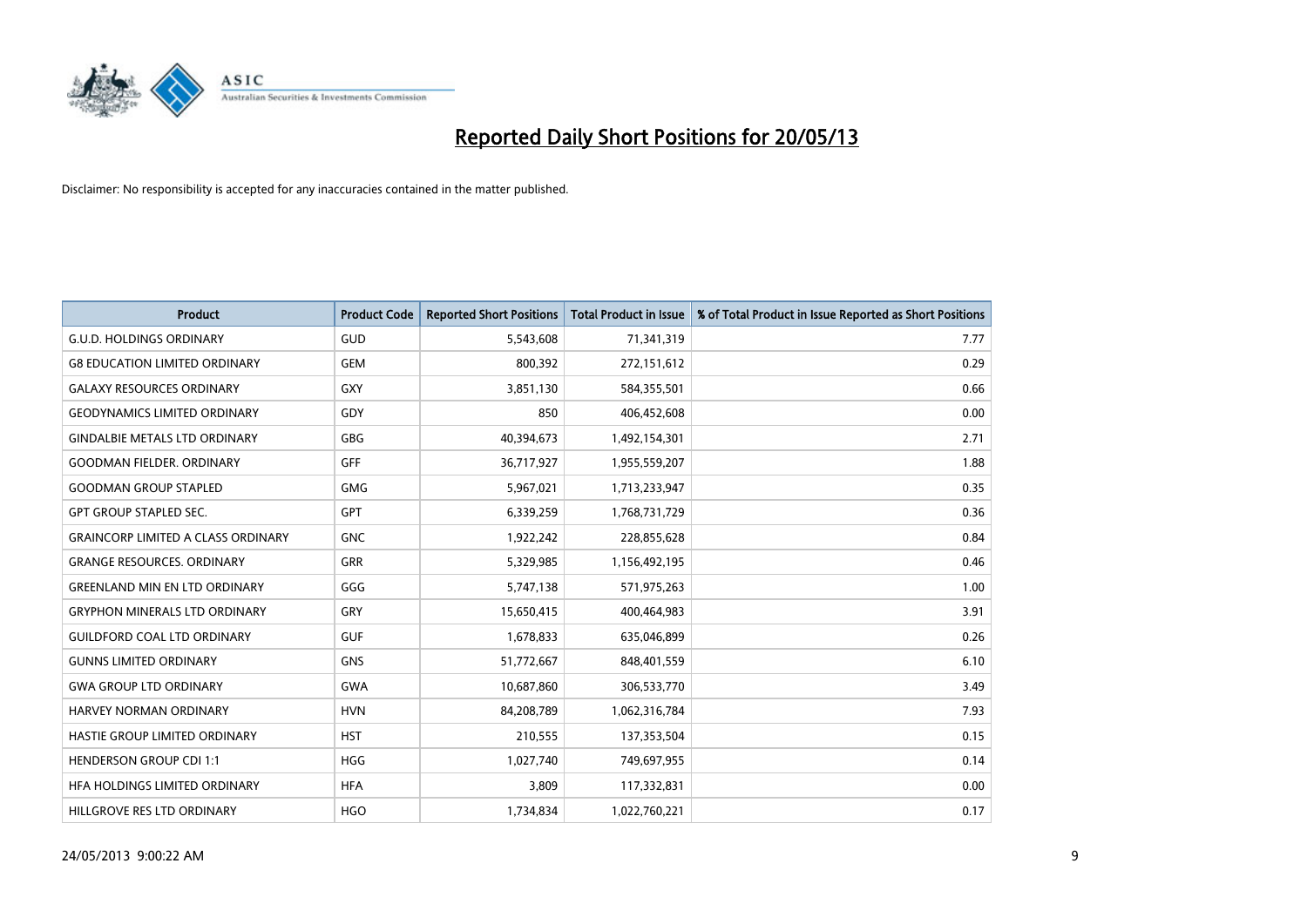

| <b>Product</b>                                | <b>Product Code</b> | <b>Reported Short Positions</b> | Total Product in Issue | % of Total Product in Issue Reported as Short Positions |
|-----------------------------------------------|---------------------|---------------------------------|------------------------|---------------------------------------------------------|
| <b>HILLS HOLDINGS LTD ORDINARY</b>            | <b>HIL</b>          | 659.480                         | 246,500,444            | 0.27                                                    |
| HORIZON OIL LIMITED ORDINARY                  | <b>HZN</b>          | 63,222,152                      | 1,135,266,515          | 5.57                                                    |
| ICON ENERGY LIMITED ORDINARY                  | <b>ICN</b>          | 72                              | 533,391,210            | 0.00                                                    |
| <b>IINET LIMITED ORDINARY</b>                 | <b>IIN</b>          | 1,683,128                       | 161,238,847            | 1.04                                                    |
| <b>ILUKA RESOURCES ORDINARY</b>               | <b>ILU</b>          | 54,166,641                      | 418,700,517            | 12.94                                                   |
| <b>IMDEX LIMITED ORDINARY</b>                 | <b>IMD</b>          | 6,219,425                       | 210,473,188            | 2.95                                                    |
| IMF (AUSTRALIA) LTD ORDINARY                  | <b>IMF</b>          | 1,081,382                       | 123,201,716            | 0.88                                                    |
| <b>INCITEC PIVOT ORDINARY</b>                 | <b>IPL</b>          | 25,429,172                      | 1,628,730,107          | 1.56                                                    |
| INDEPENDENCE GROUP ORDINARY                   | <b>IGO</b>          | 5,206,859                       | 232,882,535            | 2.24                                                    |
| <b>INDOPHIL RESOURCES ORDINARY</b>            | <b>IRN</b>          | 1,244,515                       | 1,203,146,194          | 0.10                                                    |
| INFIGEN ENERGY STAPLED SECURITIES             | <b>IFN</b>          | 3,276,849                       | 762,265,972            | 0.43                                                    |
| <b>INSURANCE AUSTRALIA ORDINARY</b>           | IAG                 | 3,111,645                       | 2,079,034,021          | 0.15                                                    |
| <b>INTEGRATED RESEARCH ORDINARY</b>           | IRI                 | 35.595                          | 168,359,453            | 0.02                                                    |
| <b>INTREPID MINES ORDINARY</b>                | <b>IAU</b>          | 21,790,064                      | 555,875,414            | 3.92                                                    |
| <b>INVESTA OFFICE FUND STAPLED SECURITIES</b> | <b>IOF</b>          | 2,169,124                       | 614,047,458            | 0.35                                                    |
| <b>INVOCARE LIMITED ORDINARY</b>              | <b>IVC</b>          | 1,654,072                       | 110,030,298            | 1.50                                                    |
| ION LIMITED ORDINARY                          | <b>ION</b>          | 164,453                         | 256,365,105            | 0.06                                                    |
| <b>IOOF HOLDINGS LTD ORDINARY</b>             | IFL.                | 2,516,560                       | 232,118,034            | 1.08                                                    |
| <b>IRESS LIMITED ORDINARY</b>                 | <b>IRE</b>          | 2,267,077                       | 128,620,231            | 1.76                                                    |
| <b>IRON ORE HOLDINGS ORDINARY</b>             | <b>IOH</b>          | 16.649                          | 161,174,005            | 0.01                                                    |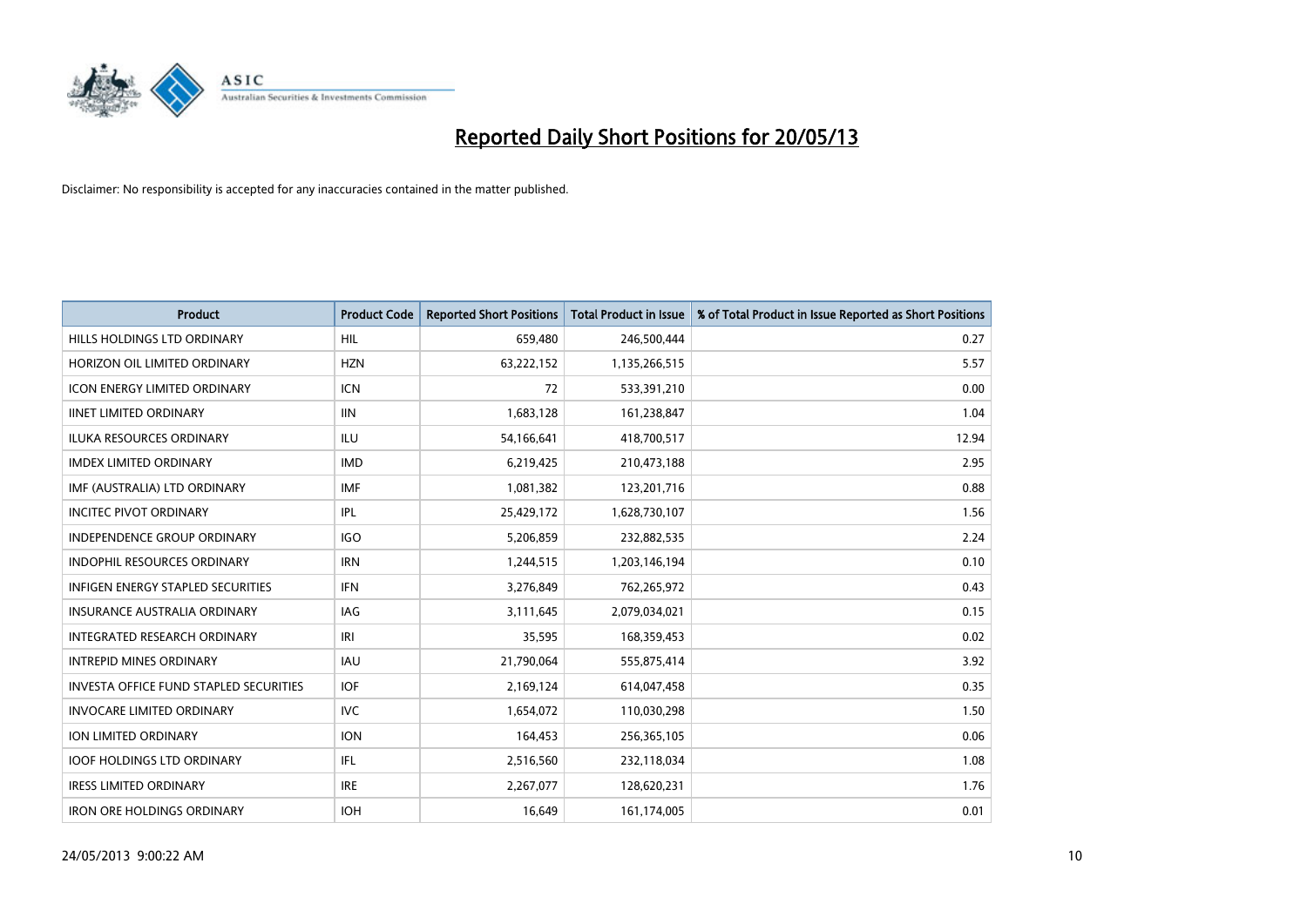

| <b>Product</b>                                  | <b>Product Code</b> | <b>Reported Short Positions</b> | <b>Total Product in Issue</b> | % of Total Product in Issue Reported as Short Positions |
|-------------------------------------------------|---------------------|---------------------------------|-------------------------------|---------------------------------------------------------|
| <b>IVANHOE AUSTRALIA ORDINARY</b>               | <b>IVA</b>          | 2,192,835                       | 725,494,382                   | 0.30                                                    |
| <b>JAMES HARDIE INDUST CHESS DEPOSITARY INT</b> | <b>IHX</b>          | 5,717,596                       | 441,654,684                   | 1.29                                                    |
| <b>JB HI-FI LIMITED ORDINARY</b>                | <b>IBH</b>          | 17,355,166                      | 98,947,309                    | 17.54                                                   |
| <b>JUMBO INTERACTIVE ORDINARY</b>               | <b>JIN</b>          | 31,047                          | 43,552,560                    | 0.07                                                    |
| <b>IUPITER MINES ORDINARY</b>                   | <b>IMS</b>          | 1,012,628                       | 2,281,835,383                 | 0.04                                                    |
| <b>KAGARA LTD ORDINARY</b>                      | <b>KZL</b>          | 3,391,221                       | 798,953,117                   | 0.42                                                    |
| KAROON GAS AUSTRALIA ORDINARY                   | <b>KAR</b>          | 2,922,785                       | 221,420,769                   | 1.32                                                    |
| KATHMANDU HOLD LTD ORDINARY                     | <b>KMD</b>          | 34,879                          | 200,215,894                   | 0.02                                                    |
| <b>KBL MINING LIMITED ORDINARY</b>              | KBL                 | 1,820                           | 293,535,629                   | 0.00                                                    |
| KINGSGATE CONSOLID. ORDINARY                    | <b>KCN</b>          | 8,491,607                       | 152,191,905                   | 5.58                                                    |
| KINGSROSE MINING LTD ORDINARY                   | <b>KRM</b>          | 706,251                         | 291,959,871                   | 0.24                                                    |
| LEIGHTON HOLDINGS ORDINARY                      | LEI                 | 10,559,627                      | 337,230,813                   | 3.13                                                    |
| LEND LEASE GROUP UNIT/ORD STAPLED               | LLC                 | 6,102,385                       | 575,508,314                   | 1.06                                                    |
| LINC ENERGY LTD ORDINARY                        | <b>LNC</b>          | 15,304,200                      | 520,765,276                   | 2.94                                                    |
| LION SELECTION GRP ORDINARY                     | <b>LSX</b>          | 36                              | 88,033,228                    | 0.00                                                    |
| LYCOPODIUM LIMITED ORDINARY                     | LYL                 | 4,225                           | 38,955,103                    | 0.01                                                    |
| LYNAS CORPORATION ORDINARY                      | <b>LYC</b>          | 196,757,602                     | 1,960,801,292                 | 10.03                                                   |
| M2 TELECOMMUNICATION ORDINARY                   | <b>MTU</b>          | 5,641,197                       | 178,320,592                   | 3.16                                                    |
| <b>MACA LIMITED ORDINARY</b>                    | <b>MLD</b>          | 18,038                          | 172,500,000                   | 0.01                                                    |
| <b>MACMAHON HOLDINGS ORDINARY</b>               | <b>MAH</b>          | 9,086,968                       | 1,261,699,966                 | 0.72                                                    |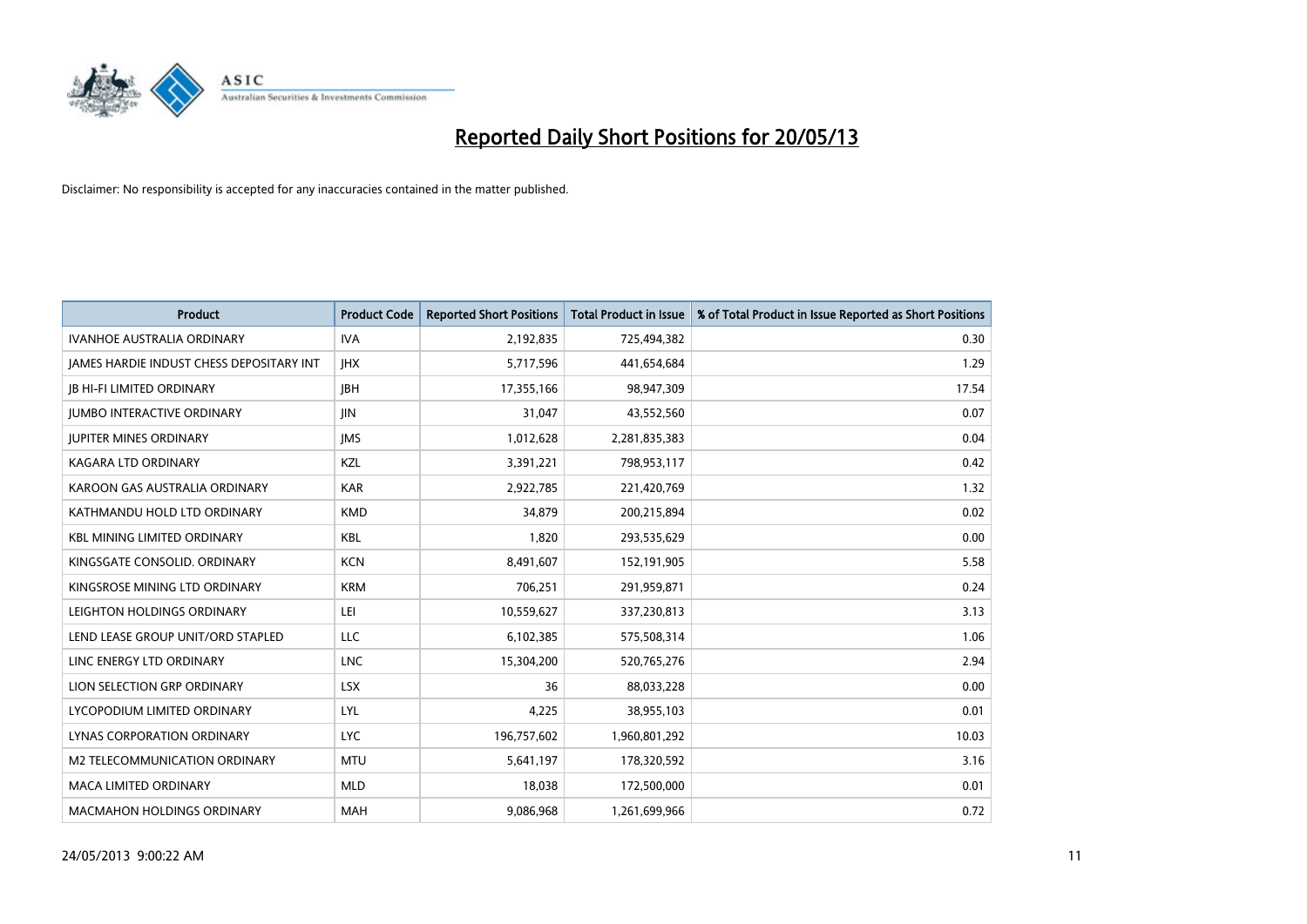

| <b>Product</b>                        | <b>Product Code</b> | <b>Reported Short Positions</b> | <b>Total Product in Issue</b> | % of Total Product in Issue Reported as Short Positions |
|---------------------------------------|---------------------|---------------------------------|-------------------------------|---------------------------------------------------------|
| MACO ATLAS ROADS GRP ORDINARY STAPLED | <b>MQA</b>          | 24,437,712                      | 478,531,436                   | 5.11                                                    |
| MACQUARIE GROUP LTD ORDINARY          | <b>MOG</b>          | 1,977,993                       | 339,675,418                   | 0.58                                                    |
| MAGELLAN FIN GRP LTD ORDINARY         | <b>MFG</b>          | 531,070                         | 152,782,876                   | 0.35                                                    |
| MATRIX C & E LTD ORDINARY             | <b>MCE</b>          | 3,567,228                       | 94,555,428                    | 3.77                                                    |
| <b>MAVERICK DRILLING ORDINARY</b>     | <b>MAD</b>          | 13,282,852                      | 452,726,751                   | 2.93                                                    |
| MCMILLAN SHAKESPEARE ORDINARY         | <b>MMS</b>          | 730,684                         | 74,523,965                    | 0.98                                                    |
| <b>MCPHERSON'S LTD ORDINARY</b>       | <b>MCP</b>          | 27,028                          | 89,294,198                    | 0.03                                                    |
| MEDUSA MINING LTD ORDINARY            | <b>MML</b>          | 2,302,394                       | 188,903,911                   | 1.22                                                    |
| MEO AUSTRALIA LTD ORDINARY            | <b>MEO</b>          | 216,321                         | 627,264,587                   | 0.03                                                    |
| <b>MERMAID MARINE ORDINARY</b>        | <b>MRM</b>          | 768,010                         | 228,166,230                   | 0.34                                                    |
| MESOBLAST LIMITED ORDINARY            | <b>MSB</b>          | 17,487,733                      | 315,423,901                   | 5.54                                                    |
| METALS X LIMITED ORDINARY             | <b>MLX</b>          | 77,960                          | 1,651,766,110                 | 0.00                                                    |
| METCASH LIMITED ORDINARY              | <b>MTS</b>          | 76,609,343                      | 880,704,786                   | 8.70                                                    |
| MICLYN EXP OFFSHR ORDINARY            | <b>MIO</b>          | 596.176                         | 281,536,912                   | 0.21                                                    |
| <b>MIGHTY RIVER POWER ORDINARY</b>    | <b>MYT</b>          | 200,000                         | 1,400,000,094                 | 0.01                                                    |
| MILTON CORPORATION ORDINARY           | <b>MLT</b>          | 12,800                          | 122,147,119                   | 0.01                                                    |
| MINCOR RESOURCES NL ORDINARY          | <b>MCR</b>          | 2,913,226                       | 188,208,274                   | 1.55                                                    |
| MINERAL DEPOSITS ORDINARY             | <b>MDL</b>          | 2,732,025                       | 83,538,786                    | 3.27                                                    |
| MINERAL RESOURCES, ORDINARY           | <b>MIN</b>          | 4,655,737                       | 185,957,992                   | 2.50                                                    |
| MIRABELA NICKEL LTD ORDINARY          | <b>MBN</b>          | 25,761,609                      | 876,765,094                   | 2.94                                                    |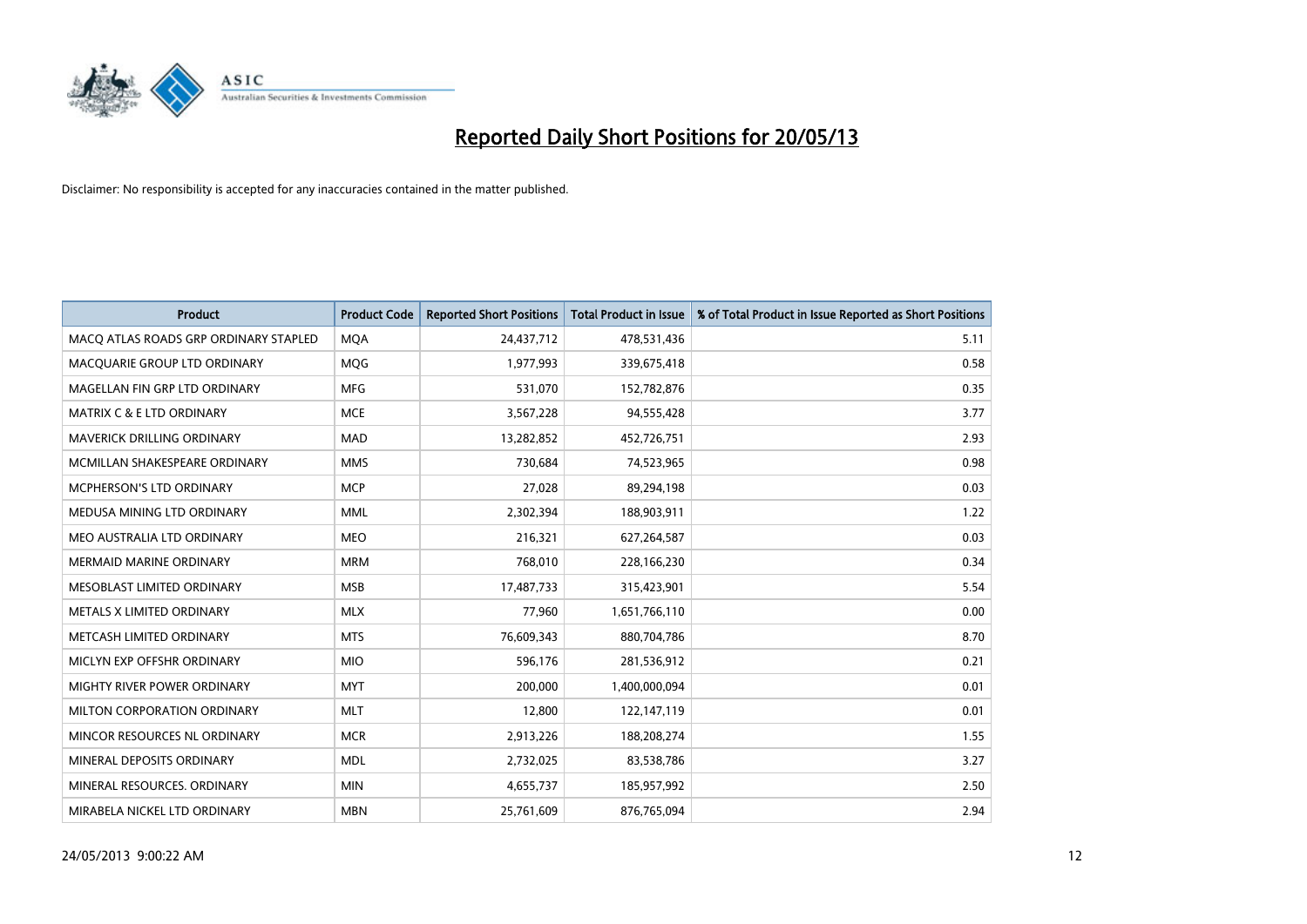

| <b>Product</b>                     | <b>Product Code</b> | <b>Reported Short Positions</b> | <b>Total Product in Issue</b> | % of Total Product in Issue Reported as Short Positions |
|------------------------------------|---------------------|---------------------------------|-------------------------------|---------------------------------------------------------|
| MIRVAC GROUP STAPLED SECURITIES    | <b>MGR</b>          | 6,589,744                       | 3,662,714,758                 | 0.18                                                    |
| MOLOPO ENERGY LTD ORDINARY         | <b>MPO</b>          | 1,212,990                       | 246,371,894                   | 0.49                                                    |
| <b>MONADELPHOUS GROUP ORDINARY</b> | <b>MND</b>          | 10,886,881                      | 90,940,258                    | 11.97                                                   |
| MORTGAGE CHOICE LTD ORDINARY       | <b>MOC</b>          | 1,495,429                       | 123,431,282                   | 1.21                                                    |
| <b>MOUNT GIBSON IRON ORDINARY</b>  | <b>MGX</b>          | 16,613,489                      | 1,090,584,232                 | 1.52                                                    |
| <b>MULTIPLEX SITES SITES</b>       | <b>MXUPA</b>        | 907                             | 4,500,000                     | 0.02                                                    |
| MURCHISON METALS LTD ORDINARY      | <b>MMX</b>          | 3,657,034                       | 450,497,346                   | 0.81                                                    |
| MYER HOLDINGS LTD ORDINARY         | <b>MYR</b>          | 87,226,661                      | 583,594,551                   | 14.95                                                   |
| MYSTATE LIMITED ORDINARY           | <b>MYS</b>          | 10,471                          | 87,153,047                    | 0.01                                                    |
| NATIONAL AUST, BANK ORDINARY       | <b>NAB</b>          | 7,620,984                       | 2,342,421,436                 | 0.33                                                    |
| NAVITAS LIMITED ORDINARY           | <b>NVT</b>          | 14,096,936                      | 375,367,918                   | 3.76                                                    |
| NEON ENERGY LIMITED ORDINARY       | <b>NEN</b>          | 144,172                         | 549,937,848                   | 0.03                                                    |
| NEW HOPE CORPORATION ORDINARY      | <b>NHC</b>          | 2,404,046                       | 830,563,352                   | 0.29                                                    |
| NEW STANDARD ENERGY ORDINARY       | <b>NSE</b>          | 435,378                         | 305,331,847                   | 0.14                                                    |
| NEWCREST MINING ORDINARY           | <b>NCM</b>          | 5,982,950                       | 766,510,971                   | 0.78                                                    |
| NEWS CORP A NON-VOTING CDI         | <b>NWSLV</b>        | 2,441,688                       | 1,516,417,656                 | 0.16                                                    |
| NEWS CORP B VOTING CDI             | <b>NWS</b>          | 1,156,382                       | 798,520,953                   | 0.14                                                    |
| NEXTDC LIMITED ORDINARY            | <b>NXT</b>          | 5,650,886                       | 173,102,288                   | 3.26                                                    |
| NEXUS ENERGY LIMITED ORDINARY      | <b>NXS</b>          | 14,930,166                      | 1,329,821,159                 | 1.12                                                    |
| NIDO PETROLEUM ORDINARY            | <b>NDO</b>          | 42,400                          | 2,044,984,301                 | 0.00                                                    |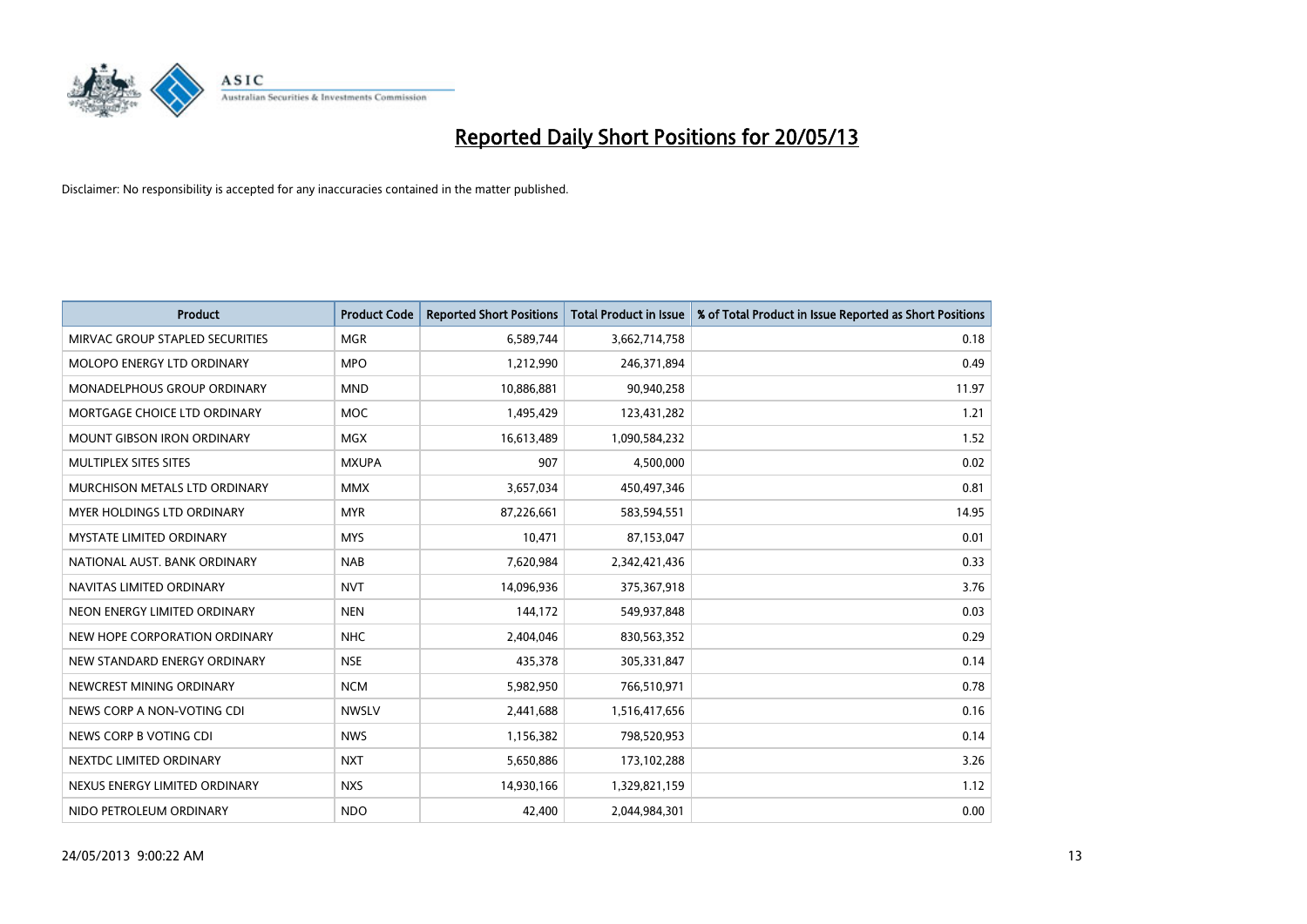

| <b>Product</b>                        | <b>Product Code</b> | <b>Reported Short Positions</b> | <b>Total Product in Issue</b> | % of Total Product in Issue Reported as Short Positions |
|---------------------------------------|---------------------|---------------------------------|-------------------------------|---------------------------------------------------------|
| NOBLE MINERAL RES ORDINARY            | <b>NMG</b>          | 2,385,726                       | 666,397,952                   | 0.36                                                    |
| NORFOLK GROUP ORDINARY                | <b>NFK</b>          | 400,050                         | 158,890,730                   | 0.25                                                    |
| NORTHERN IRON LTD ORDINARY            | <b>NFE</b>          | 2,056,502                       | 484,405,314                   | 0.42                                                    |
| NORTHERN STAR ORDINARY                | <b>NST</b>          | 7,028,347                       | 424,279,762                   | 1.66                                                    |
| NRW HOLDINGS LIMITED ORDINARY         | <b>NWH</b>          | 23,176,392                      | 278,888,011                   | 8.31                                                    |
| NUCOAL RESOURCES LTD ORDINARY         | <b>NCR</b>          | 150,000                         | 768,612,354                   | 0.02                                                    |
| NUFARM LIMITED ORDINARY               | <b>NUF</b>          | 13,703,627                      | 262,954,040                   | 5.21                                                    |
| OCEANAGOLD CORP. CHESS DEPOSITARY INT | <b>OGC</b>          | 955,931                         | 293,517,918                   | 0.33                                                    |
| OIL SEARCH LTD ORDINARY               | OSH                 | 22,716,199                      | 1,338,243,530                 | 1.70                                                    |
| OM HOLDINGS LIMITED ORDINARY          | <b>OMH</b>          | 3,282,373                       | 673,423,337                   | 0.49                                                    |
| ORICA LIMITED ORDINARY                | ORI                 | 5,600,295                       | 366,868,401                   | 1.53                                                    |
| ORIGIN ENERGY ORDINARY                | <b>ORG</b>          | 14,536,407                      | 1,097,938,465                 | 1.32                                                    |
| OROCOBRE LIMITED ORDINARY             | <b>ORE</b>          | 634,290                         | 117,745,140                   | 0.54                                                    |
| OROTONGROUP LIMITED ORDINARY          | <b>ORL</b>          | 207,692                         | 40,880,902                    | 0.51                                                    |
| ORPHEUS ENERGY LTD ORDINARY           | <b>OEG</b>          | 67,200                          | 130,475,919                   | 0.05                                                    |
| OZ MINERALS ORDINARY                  | OZL                 | 20,640,020                      | 303,470,022                   | 6.80                                                    |
| PACIFIC BRANDS ORDINARY               | <b>PBG</b>          | 16,171,145                      | 912,915,695                   | 1.77                                                    |
| PALADIN ENERGY LTD ORDINARY           | <b>PDN</b>          | 109,708,182                     | 837,187,808                   | 13.10                                                   |
| PANAUST LIMITED ORDINARY              | <b>PNA</b>          | 6,668,117                       | 615,911,205                   | 1.08                                                    |
| PANORAMIC RESOURCES ORDINARY          | PAN                 | 2,227,347                       | 256,899,729                   | 0.87                                                    |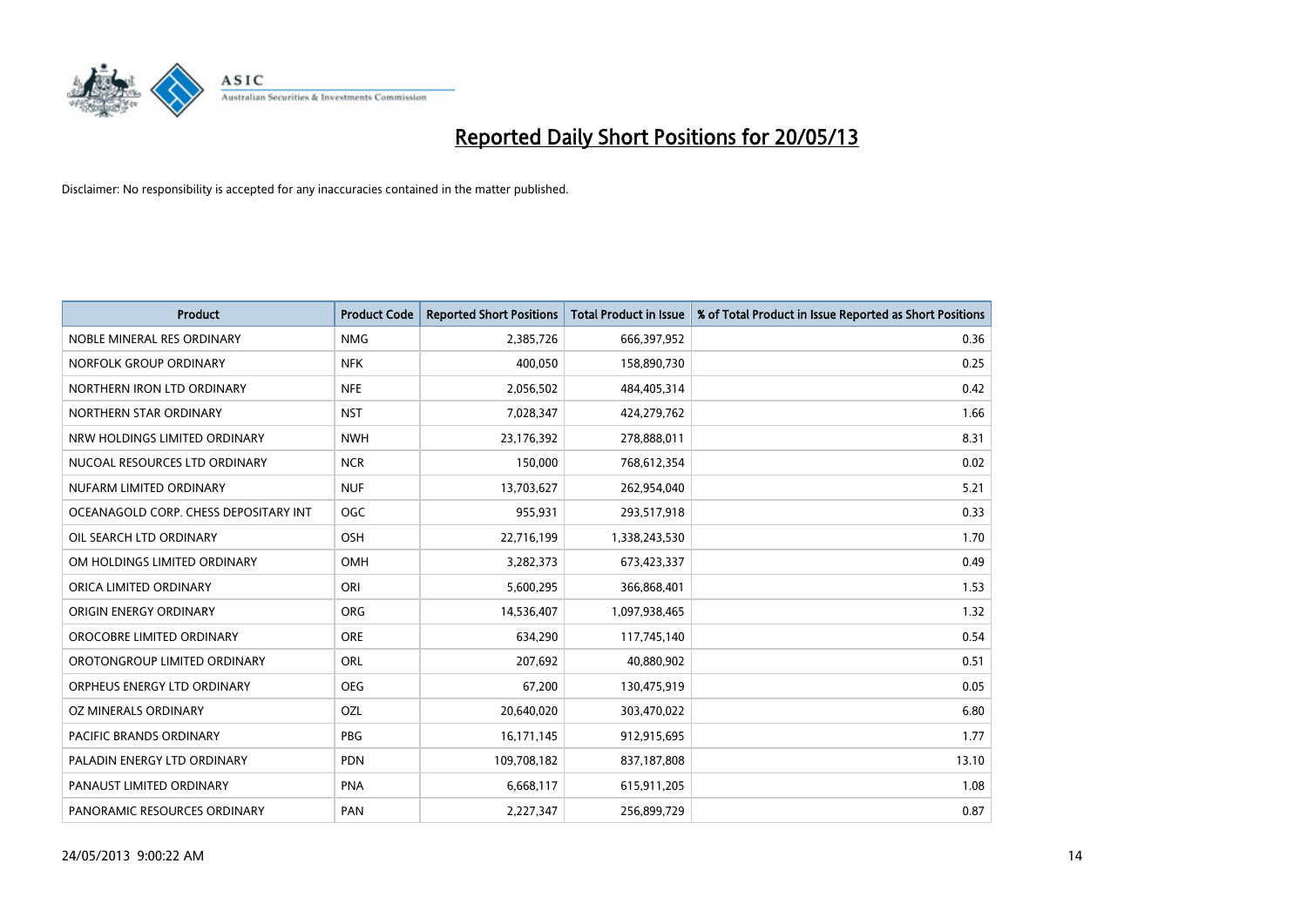

| <b>Product</b>                 | <b>Product Code</b> | <b>Reported Short Positions</b> | <b>Total Product in Issue</b> | % of Total Product in Issue Reported as Short Positions |
|--------------------------------|---------------------|---------------------------------|-------------------------------|---------------------------------------------------------|
| PAPERLINX LIMITED ORDINARY     | <b>PPX</b>          | 47,901                          | 609,280,761                   | 0.01                                                    |
| PAPILLON RES LTD ORDINARY      | PIR                 | 1,701,463                       | 336,978,210                   | 0.50                                                    |
| PATTIES FOODS LTD ORDINARY     | <b>PFL</b>          | 5,427                           | 139,065,639                   | 0.00                                                    |
| PEET LIMITED ORDINARY          | <b>PPC</b>          | 2,860,987                       | 422,051,985                   | 0.68                                                    |
| PERILYA LIMITED ORDINARY       | PEM                 | 926.810                         | 769,316,426                   | 0.12                                                    |
| PERPETUAL LIMITED ORDINARY     | PPT                 | 2,128,640                       | 41,980,678                    | 5.07                                                    |
| PERSEUS MINING LTD ORDINARY    | PRU                 | 17,865,388                      | 457,962,088                   | 3.90                                                    |
| PHARMAXIS LTD ORDINARY         | <b>PXS</b>          | 9,166,703                       | 308,543,389                   | 2.97                                                    |
| PLATINUM ASSET ORDINARY        | <b>PTM</b>          | 475,804                         | 569,347,878                   | 0.08                                                    |
| PLATINUM AUSTRALIA ORDINARY    | <b>PLA</b>          | 836,127                         | 504,968,043                   | 0.17                                                    |
| PMI GOLD CORP CDI 1:1          | <b>PVM</b>          | 232,274                         | 154,140,766                   | 0.15                                                    |
| PMP LIMITED ORDINARY           | <b>PMP</b>          | 28,840                          | 323,781,124                   | 0.01                                                    |
| PRANA BIOTECHNOLOGY ORDINARY   | PBT                 | 169,080                         | 381,610,426                   | 0.04                                                    |
| PREMIER INVESTMENTS ORDINARY   | <b>PMV</b>          | 272,628                         | 155,260,478                   | 0.18                                                    |
| PRIMA BIOMED LTD ORDINARY      | PRR                 | 767,755                         | 1,143,146,838                 | 0.07                                                    |
| PRIMARY HEALTH CARE ORDINARY   | <b>PRY</b>          | 18,132,186                      | 503,921,941                   | 3.60                                                    |
| PRIMEAG AUSTRALIA ORDINARY     | PAG                 | 36,341                          | 266,394,444                   | 0.01                                                    |
| PROGRAMMED ORDINARY            | <b>PRG</b>          | 176,576                         | 118,179,696                   | 0.15                                                    |
| PURA VIDA ENERGY NL ORDINARY   | <b>PVD</b>          | 300,000                         | 76,303,514                    | 0.39                                                    |
| <b>QANTAS AIRWAYS ORDINARY</b> | QAN                 | 26,608,062                      | 2,241,745,788                 | 1.19                                                    |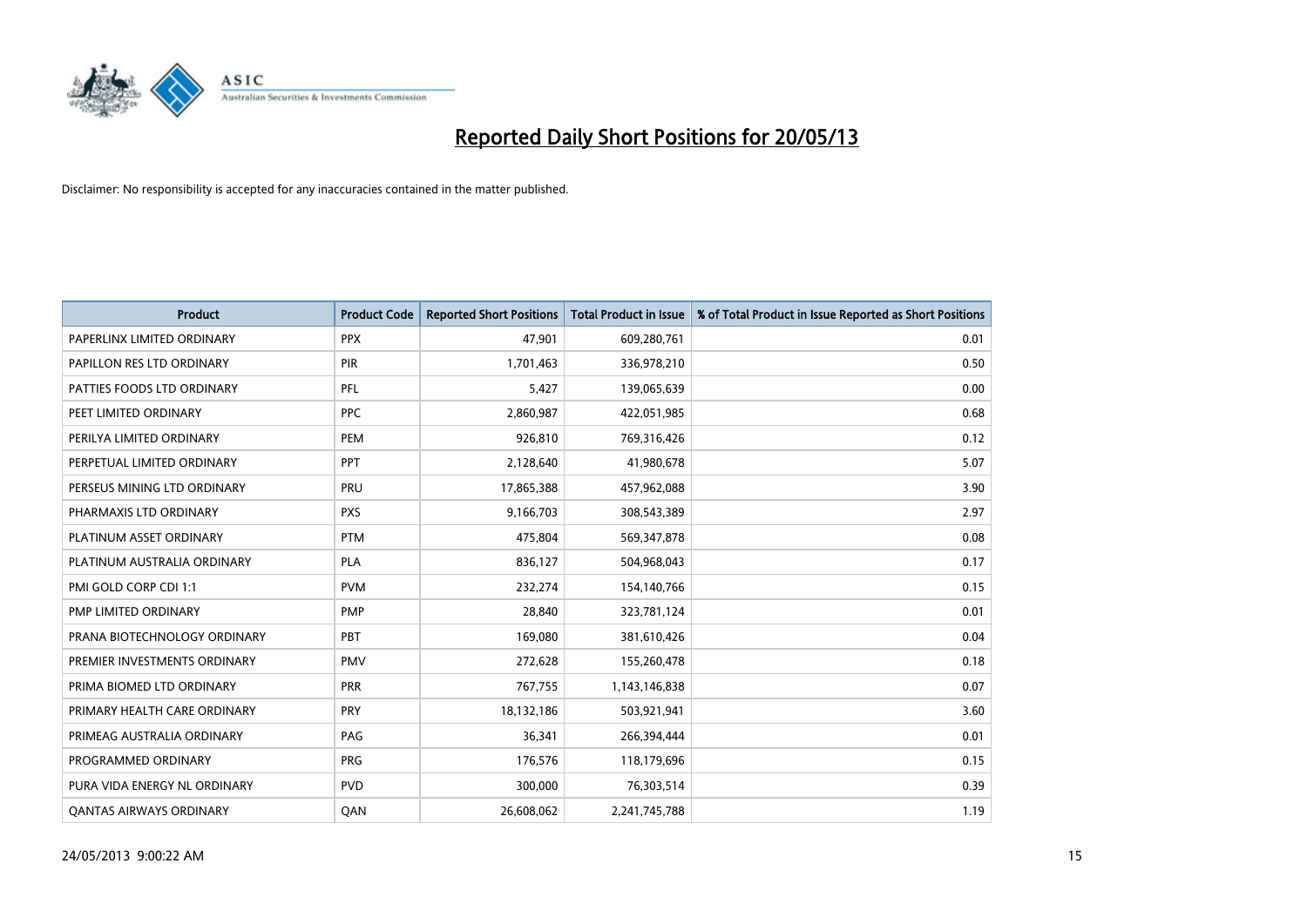

| <b>Product</b>                    | <b>Product Code</b> | <b>Reported Short Positions</b> | <b>Total Product in Issue</b> | % of Total Product in Issue Reported as Short Positions |
|-----------------------------------|---------------------|---------------------------------|-------------------------------|---------------------------------------------------------|
| OBE INSURANCE GROUP ORDINARY      | <b>OBE</b>          | 46,980,152                      | 1,200,004,574                 | 3.91                                                    |
| ORXPHARMA LTD ORDINARY            | <b>QRX</b>          | 196,195                         | 144,648,106                   | 0.14                                                    |
| <b>OUBE HOLDINGS LTD ORDINARY</b> | QUB                 | 16,711,880                      | 928,965,547                   | 1.80                                                    |
| RAMELIUS RESOURCES ORDINARY       | <b>RMS</b>          | 5,617,616                       | 337,686,949                   | 1.66                                                    |
| RAMSAY HEALTH CARE ORDINARY       | <b>RHC</b>          | 1,678,882                       | 202,081,252                   | 0.83                                                    |
| RANGE RESOURCES LTD ORDINARY      | <b>RRS</b>          | 44,458                          | 2,853,862,345                 | 0.00                                                    |
| <b>RCR TOMLINSON ORDINARY</b>     | <b>RCR</b>          | 443,756                         | 132,431,265                   | 0.34                                                    |
| <b>REA GROUP ORDINARY</b>         | <b>REA</b>          | 51,278                          | 131,714,699                   | 0.04                                                    |
| <b>RECKON LIMITED ORDINARY</b>    | <b>RKN</b>          | 451,000                         | 129,488,015                   | 0.35                                                    |
| <b>RED 5 LIMITED ORDINARY</b>     | <b>RED</b>          | 789,746                         | 135,488,008                   | 0.58                                                    |
| RED FORK ENERGY ORDINARY          | <b>RFE</b>          | 4,226,083                       | 388,551,719                   | 1.09                                                    |
| REDBANK ENERGY LTD ORDINARY       | AEJ                 | 13                              | 786,287                       | 0.00                                                    |
| REDFLEX HOLDINGS ORDINARY         | <b>RDF</b>          | 14,017                          | 110,762,310                   | 0.01                                                    |
| REECE AUSTRALIA LTD. ORDINARY     | <b>REH</b>          | 472                             | 99,600,000                    | 0.00                                                    |
| <b>REGIS RESOURCES ORDINARY</b>   | <b>RRL</b>          | 12,702,094                      | 475,613,655                   | 2.67                                                    |
| RESMED INC CDI 10:1               | <b>RMD</b>          | 12,913,599                      | 1,556,242,300                 | 0.83                                                    |
| RESOLUTE MINING ORDINARY          | <b>RSG</b>          | 2,155,849                       | 643,094,224                   | 0.34                                                    |
| RESOURCE GENERATION ORDINARY      | <b>RES</b>          | 170,072                         | 284,698,002                   | 0.06                                                    |
| RETAIL FOOD GROUP ORDINARY        | <b>RFG</b>          | 947,907                         | 130,227,856                   | 0.73                                                    |
| REX MINERALS LIMITED ORDINARY     | <b>RXM</b>          | 2,657,231                       | 188,907,284                   | 1.41                                                    |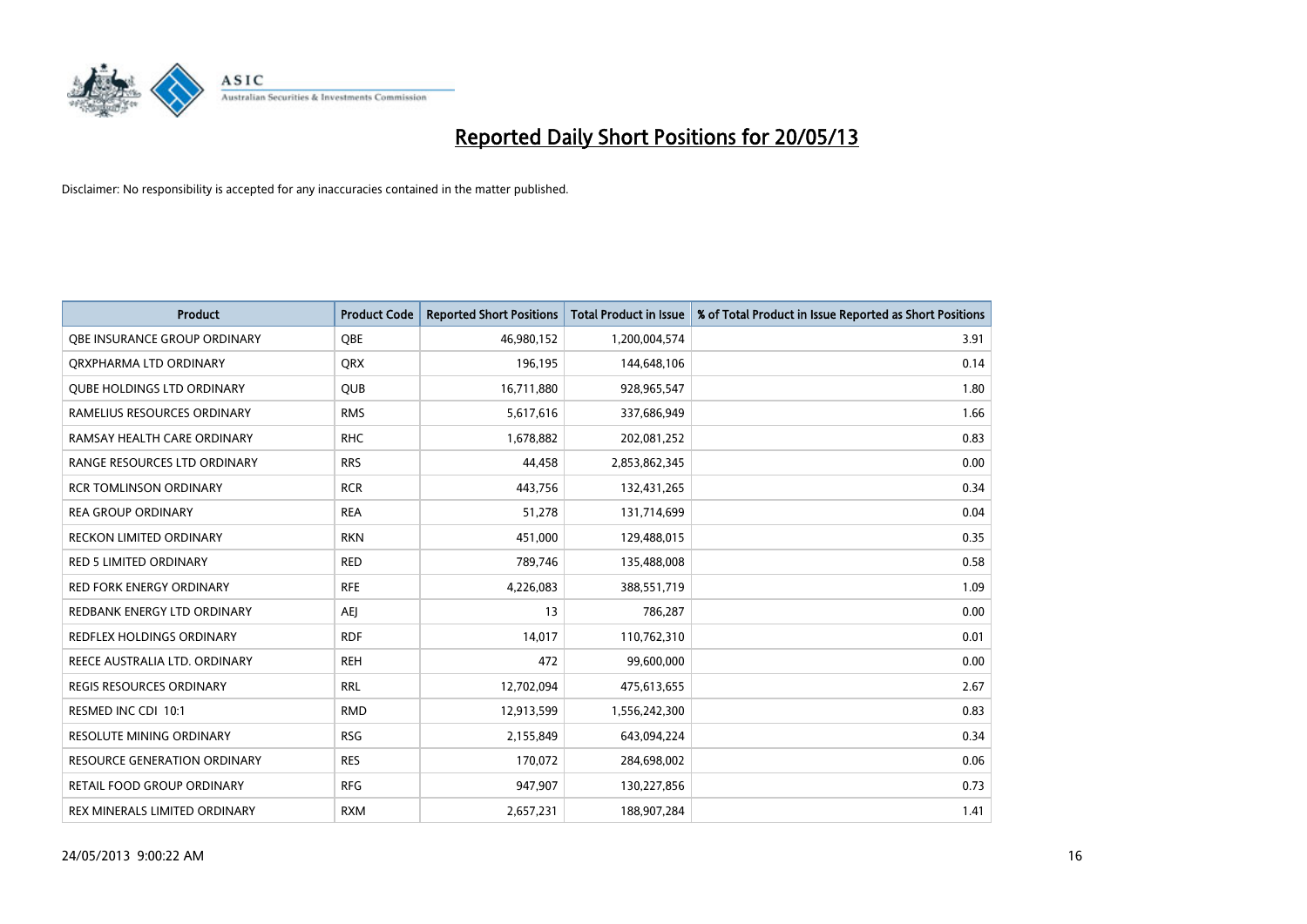

| <b>Product</b>                        | <b>Product Code</b> | <b>Reported Short Positions</b> | <b>Total Product in Issue</b> | % of Total Product in Issue Reported as Short Positions |
|---------------------------------------|---------------------|---------------------------------|-------------------------------|---------------------------------------------------------|
| <b>RHG LIMITED ORDINARY</b>           | <b>RHG</b>          | 298,770                         | 308,483,177                   | 0.10                                                    |
| RIALTO ENERGY ORDINARY                | <b>RIA</b>          | 41                              | 682,929,991                   | 0.00                                                    |
| RIDLEY CORPORATION ORDINARY           | <b>RIC</b>          | 1,158,866                       | 307,817,071                   | 0.38                                                    |
| RIO TINTO LIMITED ORDINARY            | <b>RIO</b>          | 8,979,326                       | 435,758,720                   | 2.06                                                    |
| ROC OIL COMPANY ORDINARY              | <b>ROC</b>          | 1,508,938                       | 683,235,552                   | 0.22                                                    |
| <b>RURALCO HOLDINGS ORDINARY</b>      | <b>RHL</b>          | 12,000                          | 55,019,284                    | 0.02                                                    |
| SAI GLOBAL LIMITED ORDINARY           | SAI                 | 14,024,788                      | 209,440,120                   | 6.70                                                    |
| SALMAT LIMITED ORDINARY               | <b>SLM</b>          | 109,529                         | 159,812,799                   | 0.07                                                    |
| SAMSON OIL & GAS LTD ORDINARY         | SSN                 | 1,121,000                       | 2,114,831,858                 | 0.05                                                    |
| SANDFIRE RESOURCES ORDINARY           | <b>SFR</b>          | 4,155,051                       | 153,650,968                   | 2.70                                                    |
| <b>SANTOS LTD ORDINARY</b>            | <b>STO</b>          | 3,770,542                       | 964,270,203                   | 0.39                                                    |
| SARACEN MINERAL ORDINARY              | SAR                 | 17,284,611                      | 595,263,186                   | 2.90                                                    |
| SCA PROPERTY GROUP STAPLED SECURITIES | SCP                 | 32,516,522                      | 585,455,114                   | 5.55                                                    |
| SEDGMAN LIMITED ORDINARY              | SDM                 | 1,106,213                       | 220,368,310                   | 0.50                                                    |
| SEEK LIMITED ORDINARY                 | <b>SEK</b>          | 13,540,367                      | 337,833,019                   | 4.01                                                    |
| SELECT HARVESTS ORDINARY              | <b>SHV</b>          | 109,736                         | 57,462,851                    | 0.19                                                    |
| SENEX ENERGY LIMITED ORDINARY         | <b>SXY</b>          | 20,875,665                      | 1,140,804,837                 | 1.83                                                    |
| SERVICE STREAM ORDINARY               | <b>SSM</b>          | 644,168                         | 283,418,867                   | 0.23                                                    |
| SEVEN GROUP HOLDINGS ORDINARY         | <b>SVW</b>          | 1,791,470                       | 308,160,281                   | 0.58                                                    |
| SEVEN WEST MEDIA LTD ORDINARY         | <b>SWM</b>          | 12,276,121                      | 999,160,872                   | 1.23                                                    |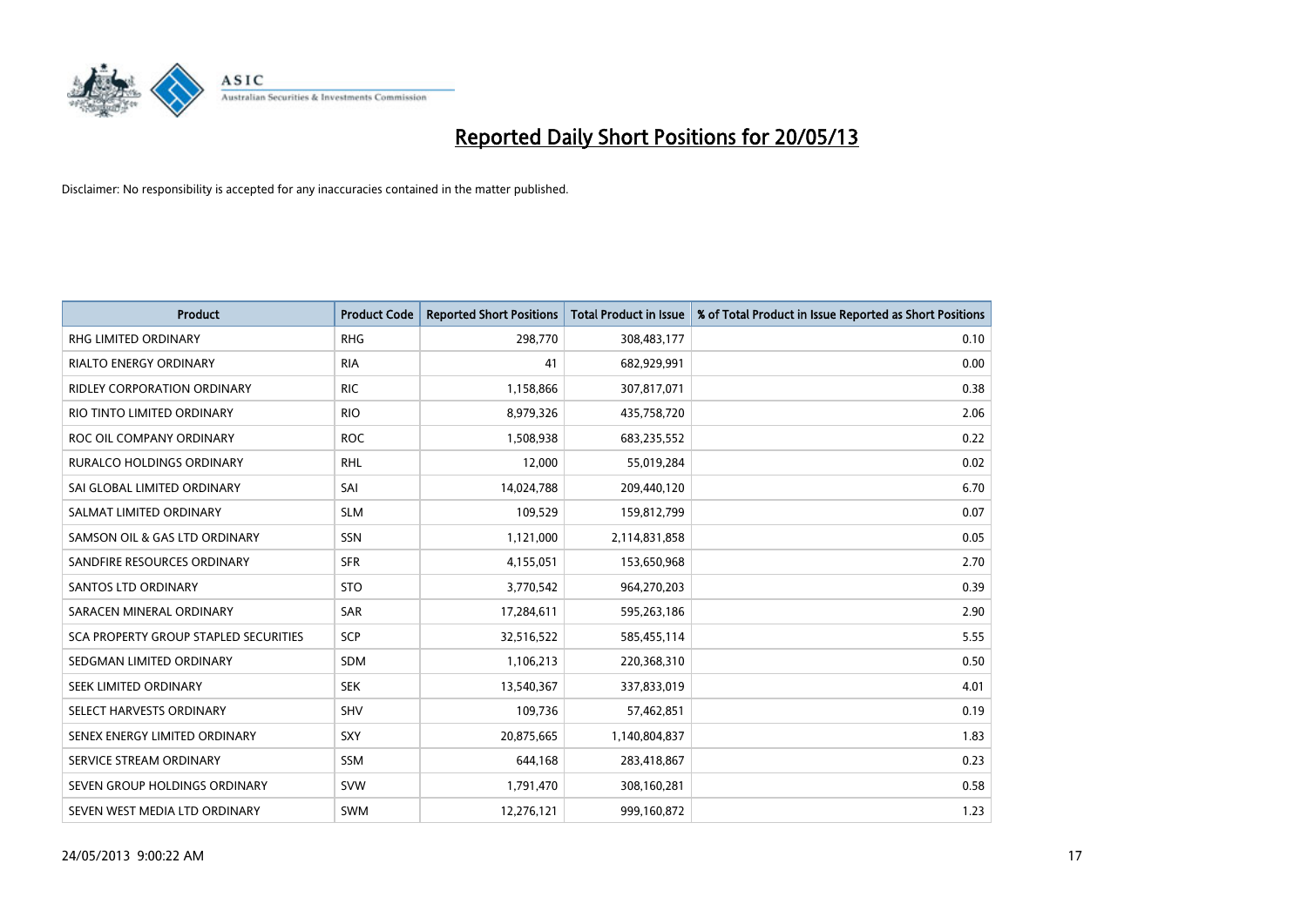

| <b>Product</b>                           | <b>Product Code</b> | <b>Reported Short Positions</b> | <b>Total Product in Issue</b> | % of Total Product in Issue Reported as Short Positions |
|------------------------------------------|---------------------|---------------------------------|-------------------------------|---------------------------------------------------------|
| SIGMA PHARMACEUTICAL ORDINARY            | <b>SIP</b>          | 9,840,557                       | 1,142,079,824                 | 0.86                                                    |
| SILEX SYSTEMS ORDINARY                   | <b>SLX</b>          | 1,717,477                       | 170,232,464                   | 1.01                                                    |
| SILVER CHEF LIMITED ORDINARY             | SIV                 | 8,472                           | 28,762,745                    | 0.03                                                    |
| SILVER LAKE RESOURCE ORDINARY            | <b>SLR</b>          | 6,897,183                       | 379,048,750                   | 1.82                                                    |
| SIMS METAL MGMT LTD ORDINARY             | SGM                 | 12,594,871                      | 204,309,387                   | 6.16                                                    |
| SINGAPORE TELECOMM. CHESS DEPOSITARY INT | SGT                 | 1,431,362                       | 190,299,121                   | 0.75                                                    |
| SIRIUS RESOURCES NL ORDINARY             | <b>SIR</b>          | 1,541,802                       | 224,620,167                   | 0.69                                                    |
| SIRTEX MEDICAL ORDINARY                  | <b>SRX</b>          | 823,152                         | 55,768,136                    | 1.48                                                    |
| SKILLED GROUP LTD ORDINARY               | <b>SKE</b>          | 4,656,226                       | 233,533,526                   | 1.99                                                    |
| <b>SLATER &amp; GORDON ORDINARY</b>      | <b>SGH</b>          | 1,325                           | 194,073,908                   | 0.00                                                    |
| SMS MANAGEMENT, ORDINARY                 | <b>SMX</b>          | 2,126,119                       | 69,378,477                    | 3.06                                                    |
| SONIC HEALTHCARE ORDINARY                | <b>SHL</b>          | 11,841,885                      | 396,761,181                   | 2.98                                                    |
| SOUL PATTINSON (W.H) ORDINARY            | SOL                 | 28.263                          | 239,395,320                   | 0.01                                                    |
| SP AUSNET STAPLED SECURITIES             | <b>SPN</b>          | 25,340,208                      | 3,367,543,113                 | 0.75                                                    |
| SPARK INFRASTRUCTURE STAPLED NOTE & UNIT | SKI                 | 55,259,371                      | 1,326,734,264                 | 4.17                                                    |
| SPDR 200 FUND ETF UNITS                  | <b>STW</b>          | 64,216                          | 45,551,346                    | 0.14                                                    |
| SPECIALTY FASHION ORDINARY               | <b>SFH</b>          | 1,500,000                       | 192,236,121                   | 0.78                                                    |
| ST BARBARA LIMITED ORDINARY              | <b>SBM</b>          | 17,473,670                      | 488,074,077                   | 3.58                                                    |
| STARPHARMA HOLDINGS ORDINARY             | SPL                 | 12,999,297                      | 283,665,948                   | 4.58                                                    |
| STHN CROSS MEDIA ORDINARY                | <b>SXL</b>          | 6,913,116                       | 704.858.524                   | 0.98                                                    |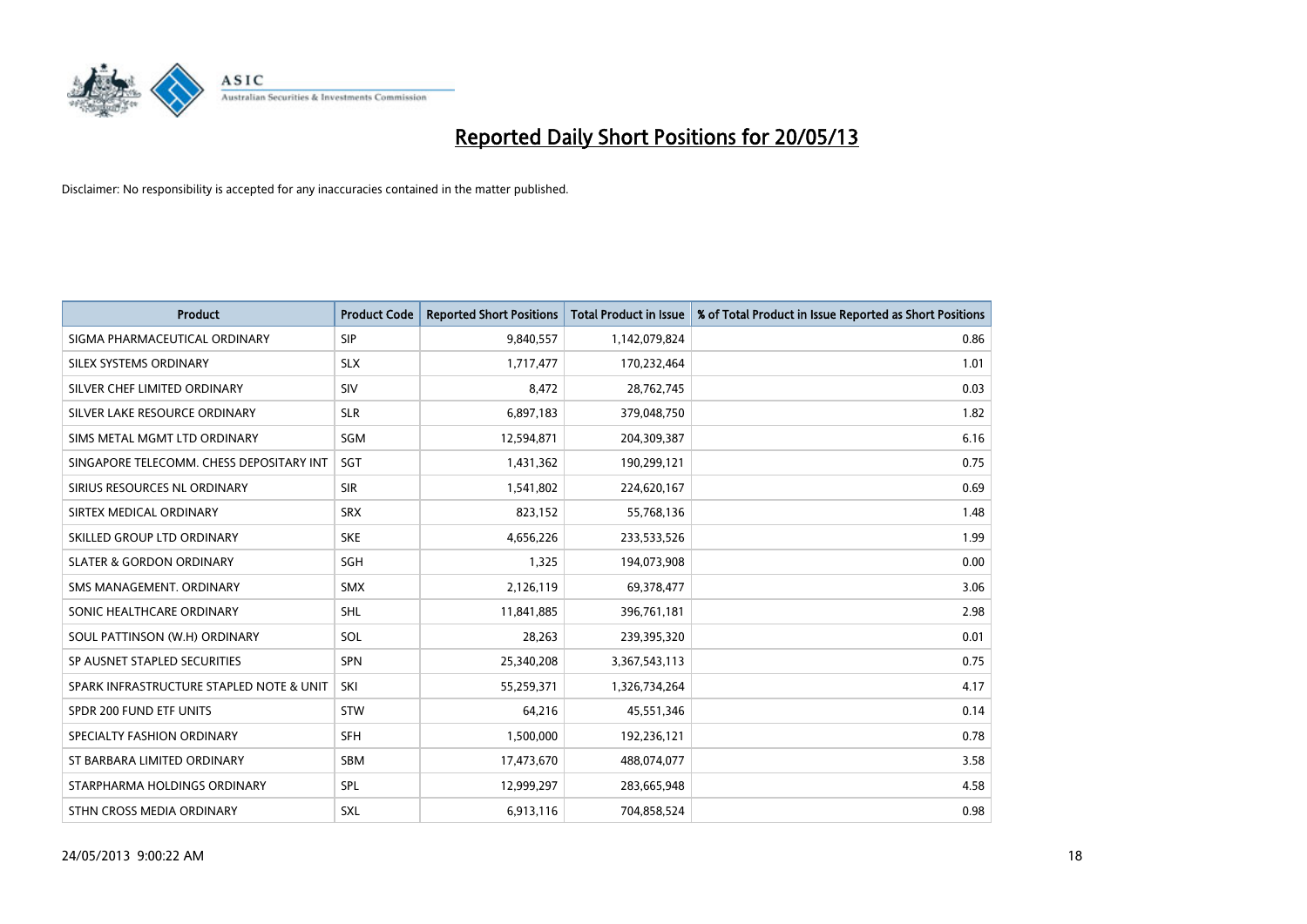

| <b>Product</b>                   | <b>Product Code</b> | <b>Reported Short Positions</b> | <b>Total Product in Issue</b> | % of Total Product in Issue Reported as Short Positions |
|----------------------------------|---------------------|---------------------------------|-------------------------------|---------------------------------------------------------|
| STOCKLAND UNITS/ORD STAPLED      | <b>SGP</b>          | 11,918,651                      | 2,202,657,963                 | 0.54                                                    |
| STRAITS RES LTD. ORDINARY        | SRO                 | 54,860                          | 1,164,150,159                 | 0.00                                                    |
| STW COMMUNICATIONS ORDINARY      | SGN                 | 46.866                          | 403,828,512                   | 0.01                                                    |
| SUNCORP GROUP LTD ORDINARY       | <b>SUN</b>          | 5,176,415                       | 1,286,600,980                 | 0.40                                                    |
| SUNDANCE ENERGY ORDINARY         | <b>SEA</b>          | 1,966,536                       | 402,425,140                   | 0.49                                                    |
| SUNDANCE RESOURCES ORDINARY      | SDL                 | 24,904,763                      | 3,072,110,985                 | 0.81                                                    |
| SUNLAND GROUP LTD ORDINARY       | <b>SDG</b>          | 18,391                          | 189,417,674                   | 0.01                                                    |
| SUPER RET REP LTD ORDINARY       | <b>SUL</b>          | 759,923                         | 196,472,811                   | 0.39                                                    |
| SYD AIRPORT STAPLED US PROHIBIT. | <b>SYD</b>          | 25,718,449                      | 1,861,210,782                 | 1.38                                                    |
| SYRAH RESOURCES ORDINARY         | <b>SYR</b>          | 680,509                         | 147,767,623                   | 0.46                                                    |
| TABCORP HOLDINGS LTD ORDINARY    | <b>TAH</b>          | 17,464,206                      | 744,885,690                   | 2.34                                                    |
| TALON PETROLEUM LTD ORDINARY     | <b>TPD</b>          | 38,218                          | 102,135,433                   | 0.04                                                    |
| TANAMI GOLD NL ORDINARY          | <b>TAM</b>          | 695,068                         | 587,548,523                   | 0.12                                                    |
| TAP OIL LIMITED ORDINARY         | <b>TAP</b>          | 942,515                         | 241,608,606                   | 0.39                                                    |
| TATTS GROUP LTD ORDINARY         | <b>TTS</b>          | 16,697,476                      | 1,402,708,406                 | 1.19                                                    |
| <b>TECHNOLOGY ONE ORDINARY</b>   | <b>TNE</b>          | 27,876                          | 306,620,955                   | 0.01                                                    |
| TELECOM CORPORATION ORDINARY     | <b>TEL</b>          | 15,993,816                      | 1,816,996,340                 | 0.88                                                    |
| TELSTRA CORPORATION. ORDINARY    | <b>TLS</b>          | 17,674,560                      | 12,443,074,357                | 0.14                                                    |
| TEN NETWORK HOLDINGS ORDINARY    | <b>TEN</b>          | 88,737,505                      | 2,586,970,845                 | 3.43                                                    |
| TERANGA GOLD CORP CDI 1:1        | <b>TGZ</b>          | 71,954                          | 173,285,133                   | 0.04                                                    |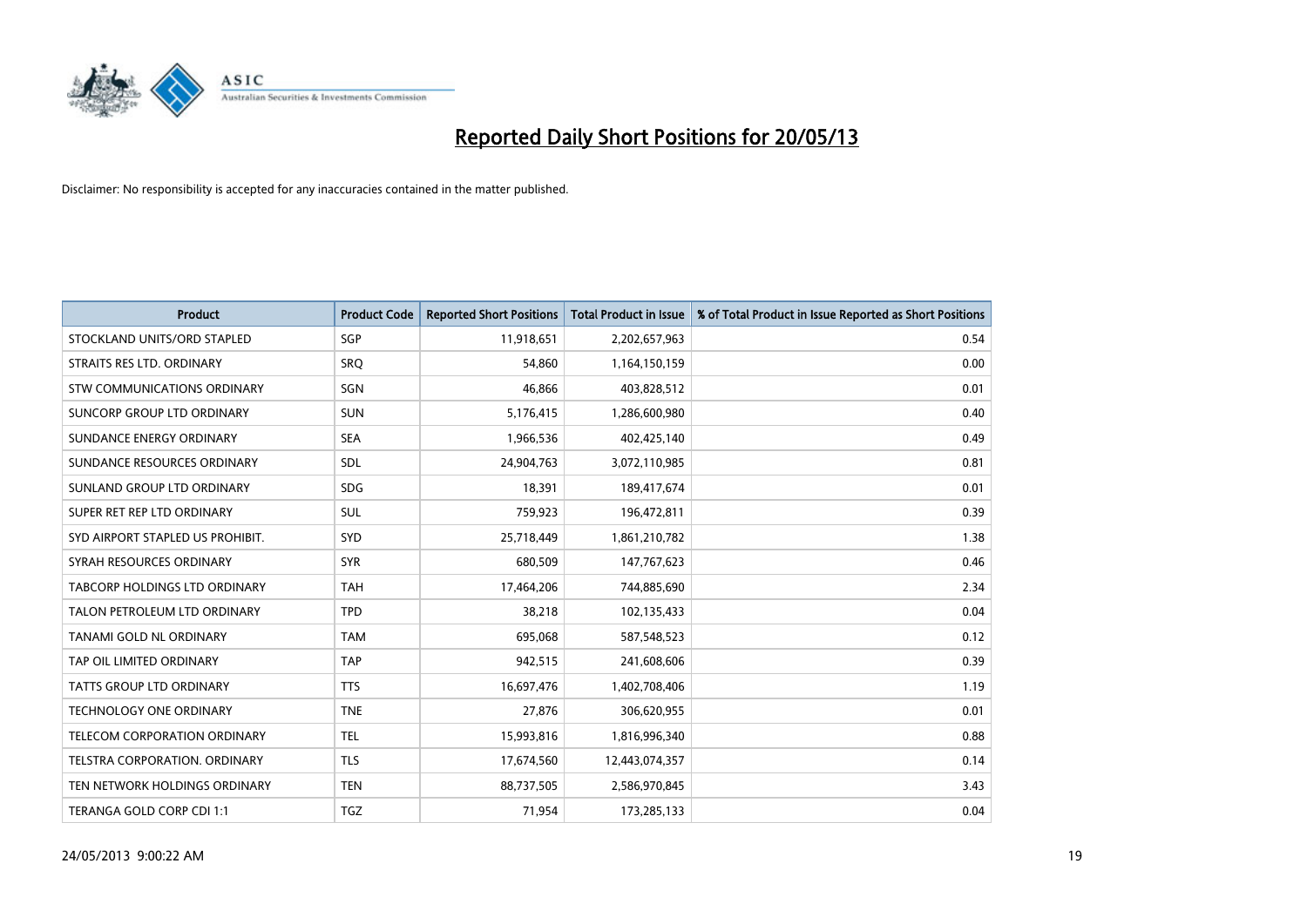

| <b>Product</b>                       | <b>Product Code</b> | <b>Reported Short Positions</b> | <b>Total Product in Issue</b> | % of Total Product in Issue Reported as Short Positions |
|--------------------------------------|---------------------|---------------------------------|-------------------------------|---------------------------------------------------------|
| THE REJECT SHOP ORDINARY             | <b>TRS</b>          | 1,614,466                       | 27,944,072                    | 5.78                                                    |
| THORN GROUP LIMITED ORDINARY         | <b>TGA</b>          | 77,609                          | 147,584,880                   | 0.05                                                    |
| <b>TIGER RESOURCES ORDINARY</b>      | <b>TGS</b>          | 3,138,179                       | 674,770,269                   | 0.47                                                    |
| TOLL HOLDINGS LTD ORDINARY           | <b>TOL</b>          | 33,766,777                      | 717,133,875                   | 4.71                                                    |
| TOX FREE SOLUTIONS ORDINARY          | <b>TOX</b>          | 784,761                         | 129,607,453                   | 0.61                                                    |
| TPG TELECOM LIMITED ORDINARY         | <b>TPM</b>          | 1,008,189                       | 793,808,141                   | 0.13                                                    |
| TRADE ME GROUP ORDINARY              | <b>TME</b>          | 1,441,434                       | 396,017,568                   | 0.36                                                    |
| TRANSFIELD SERVICES ORDINARY         | <b>TSE</b>          | 15,341,787                      | 512,457,716                   | 2.99                                                    |
| TRANSPACIFIC INDUST, ORDINARY        | <b>TPI</b>          | 1,146,397                       | 1,578,563,490                 | 0.07                                                    |
| TRANSURBAN GROUP TRIPLE STAPLED SEC. | <b>TCL</b>          | 5,322,351                       | 1,481,594,818                 | 0.36                                                    |
| TREASURY WINE ESTATE ORDINARY        | <b>TWE</b>          | 18,228,056                      | 647,227,144                   | 2.82                                                    |
| TROY RESOURCES LTD ORDINARY          | <b>TRY</b>          | 4,348,120                       | 91,318,649                    | 4.76                                                    |
| UGL LIMITED ORDINARY                 | UGL                 | 12,290,457                      | 166,511,240                   | 7.38                                                    |
| UXC LIMITED ORDINARY                 | <b>UXC</b>          | 20,936                          | 308,806,649                   | 0.01                                                    |
| <b>VIRGIN AUS HLDG LTD ORDINARY</b>  | <b>VAH</b>          | 59,532,262                      | 2,581,231,776                 | 2.31                                                    |
| VNGD AUS SHARES ETF UNITS            | VAS                 | 774                             | 6,133,376                     | 0.01                                                    |
| <b>VOCUS COMMS LTD ORDINARY</b>      | <b>VOC</b>          | 101,418                         | 78,017,825                    | 0.13                                                    |
| WATPAC LIMITED ORDINARY              | <b>WTP</b>          | 135,767                         | 184,332,526                   | 0.07                                                    |
| <b>WDS LIMITED ORDINARY</b>          | <b>WDS</b>          | $\overline{7}$                  | 144,740,614                   | 0.00                                                    |
| <b>WEBIET LIMITED ORDINARY</b>       | <b>WEB</b>          | 603,745                         | 79,397,959                    | 0.76                                                    |